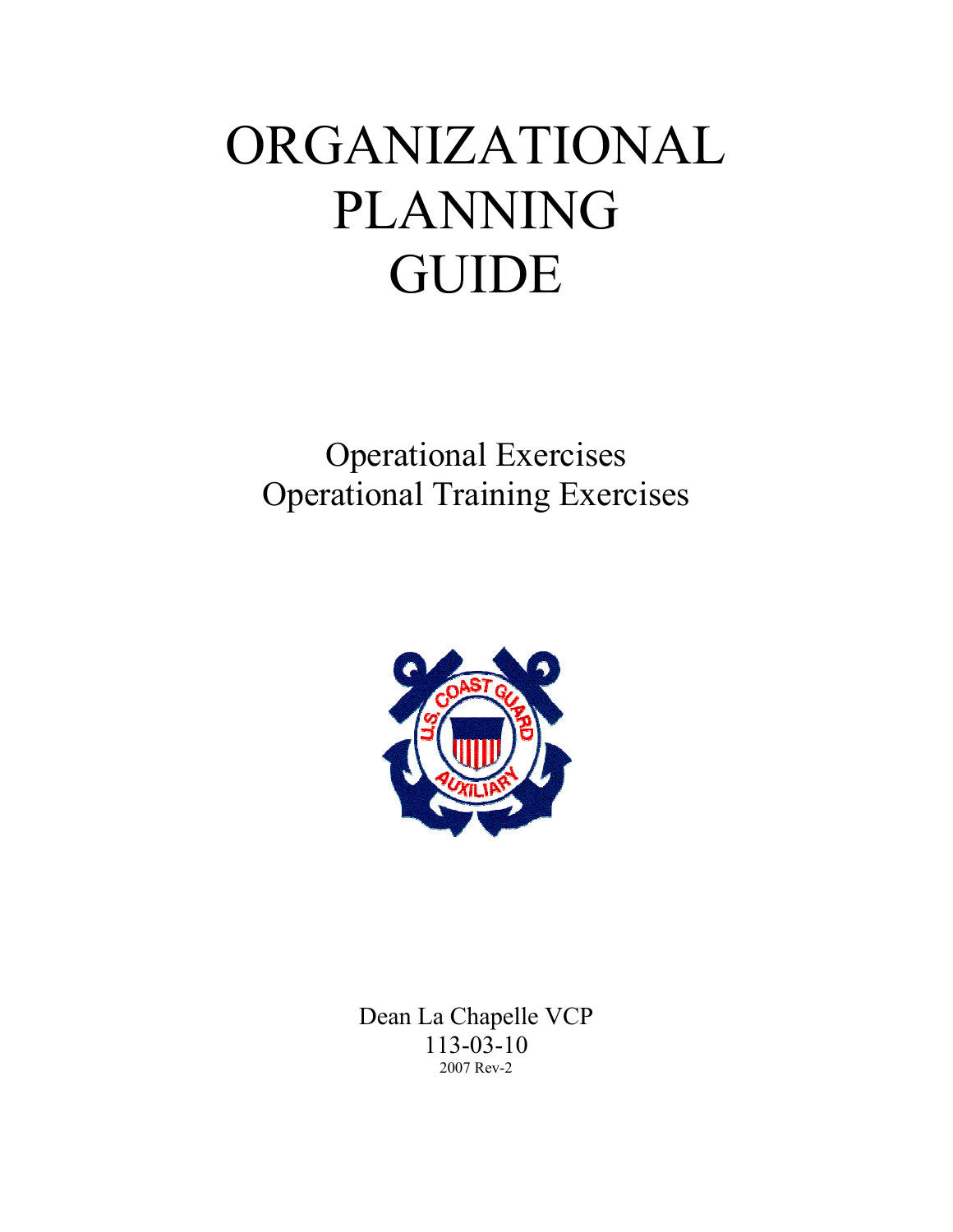#### **INTRODUCTION**

The purpose of this text is not to set policy or mandates, but to provide a guide to flotilla and division leaders considering presenting an Operational Training Exercise or an Operational Exercise for their members. There is no attempt to mandate a course of action or imply a requirement except where such might be referenced. The following may be taken in part or as a whole as you choose. I hope the following information will help exercise presenters and I solicit suggestions from those of you who might have additional suggestions that can be included and passed on to others.

Please send them to: dluscgaux@yahoo.com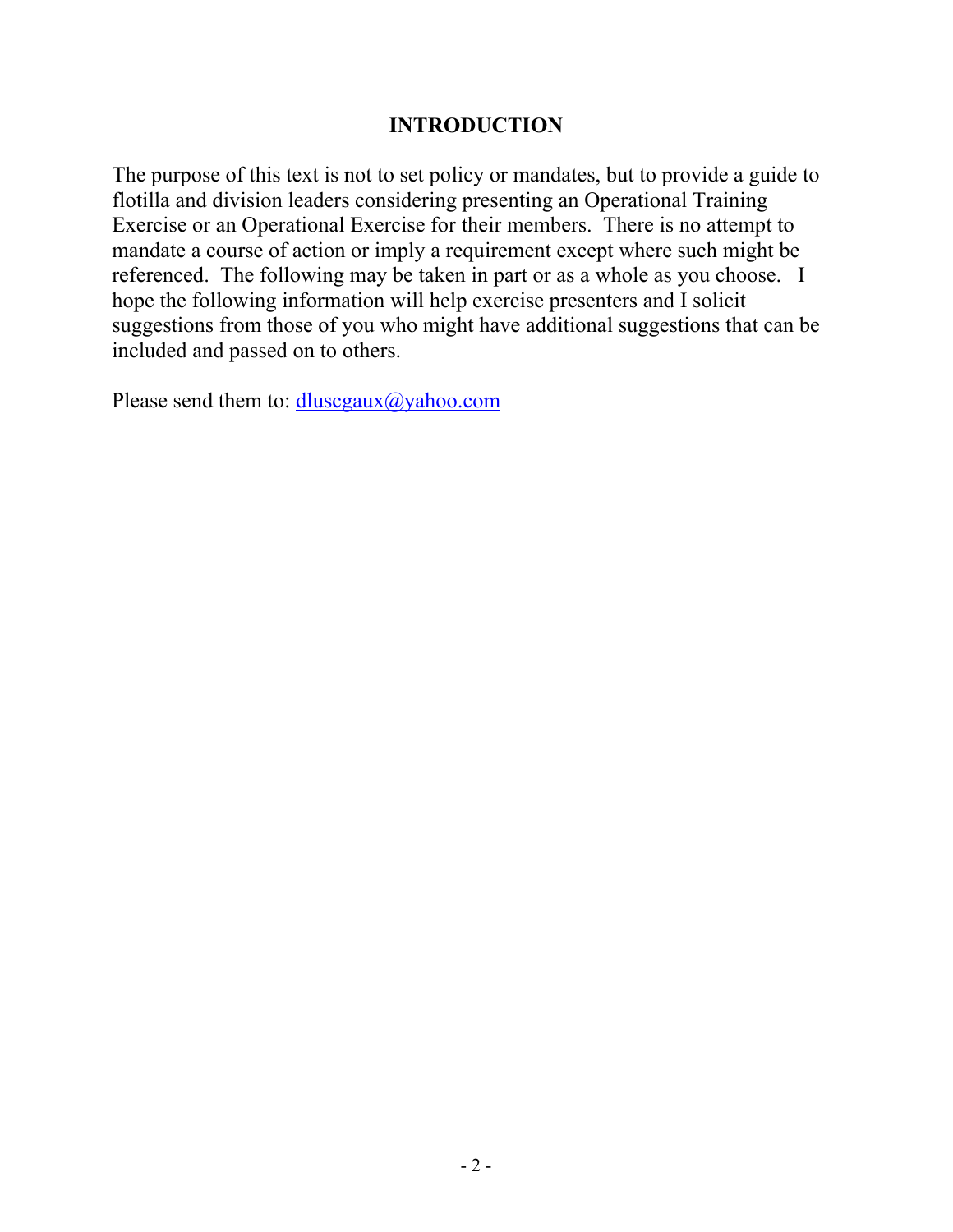#### **STARTING OUT**

Operational Training Exercises may be small involving only 2 or 3 people or, they can be very large involving several flotillas and units from the Gold Side. In each case there are basic organizational steps to follow from planning and approval to execution and resolution each aiding the other. All of the steps, presented below, are not always required but, they are listed should the need arise.

The first step in planning an Operational Training Exercise (OPTREX) or an Operational Exercise (OPEX) is to obtain unit support. If there is no unit membership support the exercise is doomed to fail. Organizers must be prepared to devote a great deal of time and energy; the Unit Leadership will be required to devote even more. Unit members must also be involved in identifying the *purpose* of the exercise. Once the *purpose* of the exercise is determined, the type of exercise will become apparent (OPTREX or OPEX)

Development of an exercise is best done by a Managing Committee, due to the amount of details and logistics involved. This may be two or three members or several, depending on the size and complexity of the operation. The senior elected leader should be the chairperson with the elected vice officer acting as vice chair. Each committee member will have several responsibilities and may be the chairperson of separate subcommittees or Action Committees. An Action Committee may be one or more members. There must be interaction and cooperation between committees. The Management Committee organizes and manages while the Action Committees do the general leg work.

Most operational exercises will require the guidance and input of the Operations Staff Officer (OP), Communications Staff Officer (CM) and Members Training Staff Officer (MT). Depending on the Goals and Objectives, the Staff Officers for Aids to Navigation (AN), Finance (FN), Communications (CM), Public Affairs (PA), Secretary of Records (SR) and others can be enlisted.

Do not try to do too much with too little. There will always be constraints relative to the availability of members and instructors, Qualification Examiners, crew and facilities and support equipment. Meet with the leaders of nearby flotilla or divisions for assistance and cooperation. Be prepared for the unanticipated. No matter how much planning, research and development is done, there will always be the unforeseen. The best way to mitigate the impact is to plan, review, plan and review again trying to anticipate problems.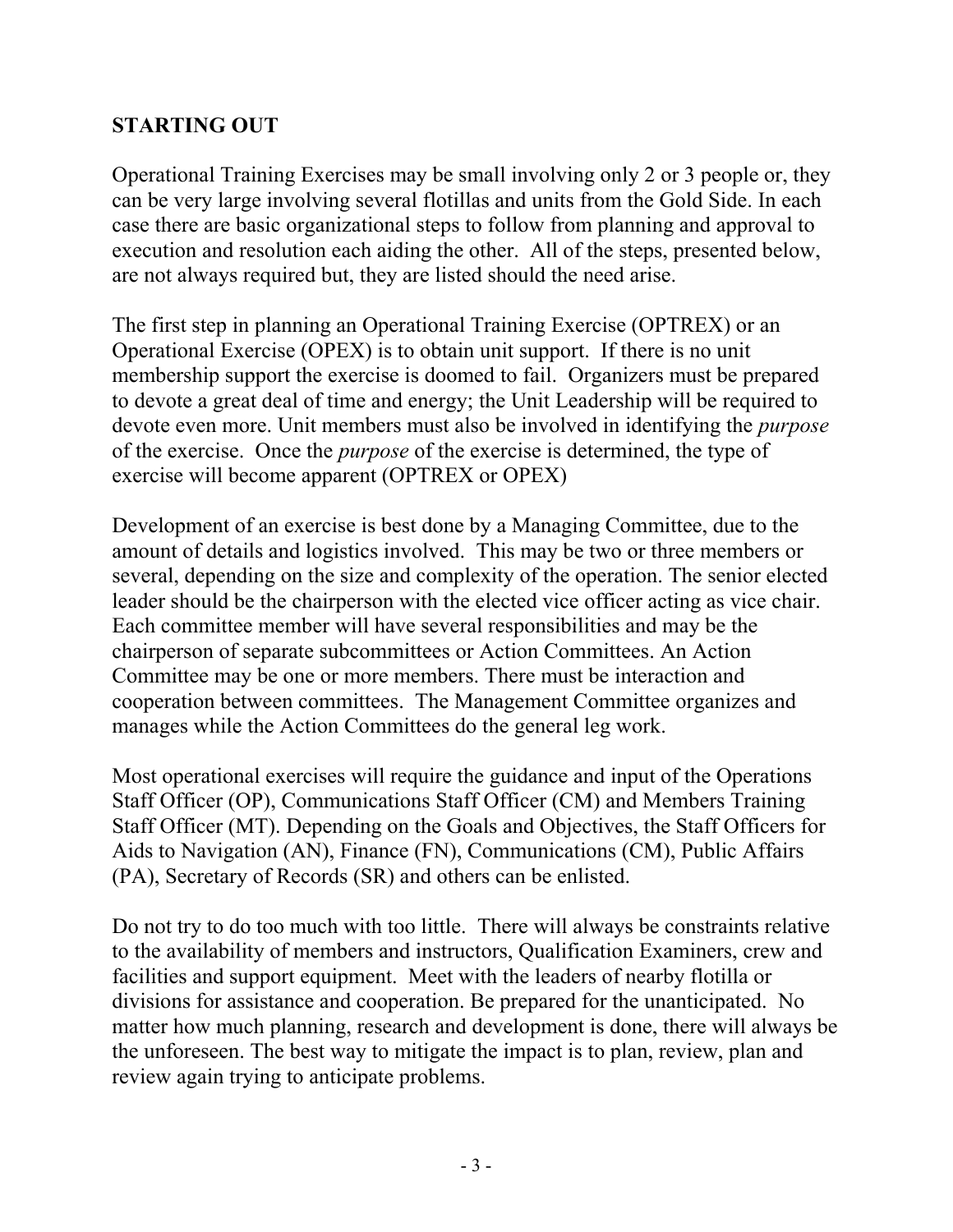## **EXERCISE DEFINITIONS**

## **OPEX**

An *Operational Exercise* (OPEX) is a preplanned event designed to re-enforce, hone and refine previously learned skills, techniques and procedures. It may also be used to test the feasibility of programs or procedures. An OPEX can also include other agencies such as the Corps of Engineers, local law enforcement, federal officers, or a Coast Guard station. A Qualification Examiner (QE) is never included in an OPEX, the purpose of which is to hone previously acquired skills or to test a program or procedure. It is not intended to qualify people.

# **OPTREX**

An *Operational Training Exercise* (OPTREX) is a preplanned training event designed to teach new skills or tasks and/or re-enforce previously learned skills and procedures through reputation, testing and qualification. Its primary purpose is training. An OPTREX will often include a Qualification Examiner (QE) session.

An OPTREX or OPEX can be designed for Fixed or Land Mobile Radio Facilities, Surface Vessel and Aircraft Facilities, groups or individuals involved in hands-on activities or any combination thereof. The tasks should be based on prescribed operating standards and procedures. The emphasis is on consistency in the performance of each task and/or combination of tasks safely, quickly and efficiently. These tasks should not require a significant change from scenario to scenario.

OPTREXs are resource demanding. A great deal of planning and control must be exercised when planning an OPTREX. Two properly crewed vessel facilities are required to test one person for the Three Year Re-Qualification, Boat Crew or Coxswain competency. Of course, the second facility may also have a QE aboard who could be testing a second member. This would make for a more efficient exercise. The decision to test more than one person per facility rests entirely with the individual QE.

QUALIFICATION EXAMINER: Every individual seeking an initial QE examination must have completed all basic skill and task requirements prior to their flotilla commander's request to schedule an examination. The member being tested must present a properly signed off and completed Coxswain or Boat Crew Qualifications Guide to the QE for review. *See: AUXILIARY BOAT CREW MANUAL M16794.51 Chapters 3, 4, 5, & 6*. An incomplete guide or one which has not been reviewed and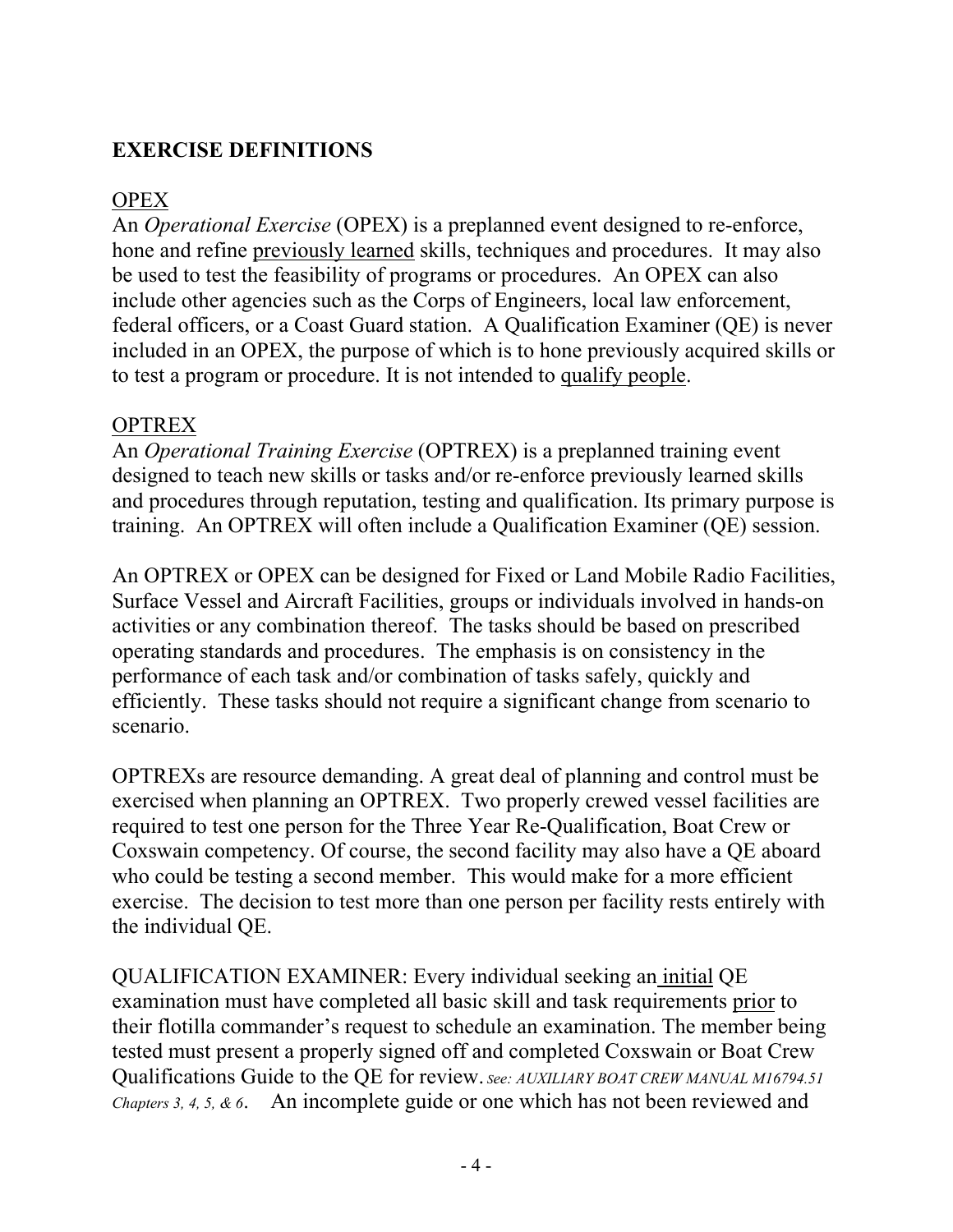endorced by the Flotilla Commander or other authorized officer may be cause for denial of the examination by a QE.

A request for a QE will normally be made and answered by e-mail to the QE Coordinator. The request must be on the District 11N Qualification Examiner Request Form, which can be found on the D-11N web site, Surface Operations page. *http://www.d11nuscgaux.info/downloads.html*

 Once a QE has been assigned, he or she should be contacted directly for details and to work out any logistics or other requirements. If more than one examiner is assigned, a lead QE or QE in charge will be selected by the QE Coordinators. Work with this member directly to prevent any misunderstandings. You will need to know how much time they will need for their Dockside examination and underway check ride to develop your schedule. In all sessions each QE will need a couple lengths of line, two chairs, a table and quiet place for the interview. You must also remember to have, as well as to list in your QE request, the names of the members to be tested, the facilities, their crews and coxswains as well as a back-up facility.

# **PLANNING**

The planning of every OPTREX and OPEX should begin by identifying the Goals and Objectives of the operation and end with a review of the exercise and critique of each phase or task. Reviews and Critiques are for training purposes. They must *never* include personal attacks, finger pointing or criticism. Errors are noted where weaknesses appear. The correct methods should be discussed. Well done tasks are highlighted as examples of a desired technique or activity. Optional techniques should also be presented and demonstrated, policy and safety issues considered.

The AUXILIARY MANUAL, AUXILIARY OPERATIONS POLICY MANUAL and District 11NR AUXILIARY PROCEDURES GUIDE should be reviewed before organizing each event.

# **ORGANIZATIONAL FLOW PLAN**

1. DEVELOPMENT

1. Define Purpose 1.1 Develop GOALS and OBJECTIVES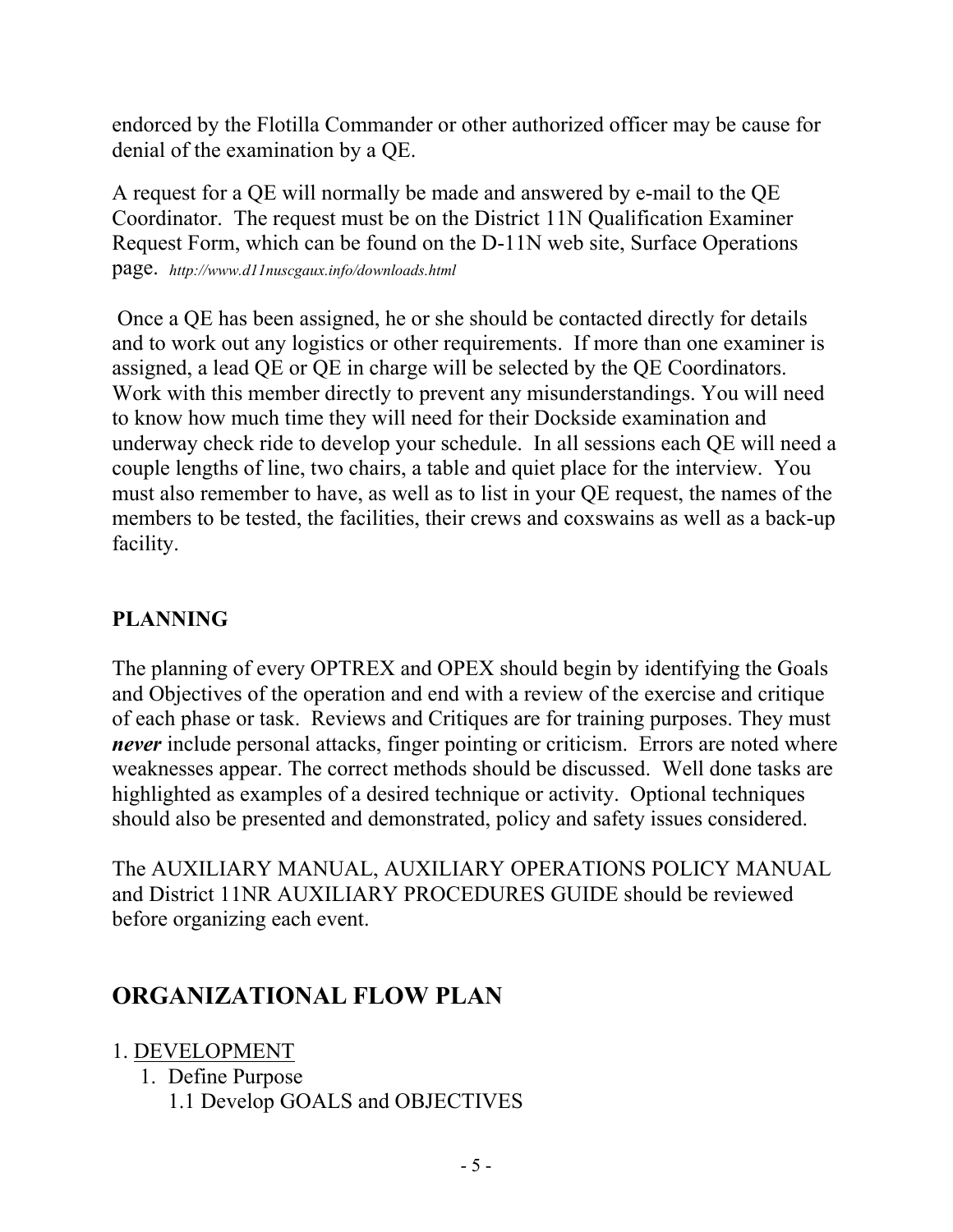- 1.2 Approval by members
- 1.3 Set a date after checking with the District 11NR Calendar at http://ops.d11nuscgaux.info/calendar and contact the D11N ADSO-OP/OC (OPEX Coordinator) for conflicts
- 2. Select Management Committee

| FSO-MT | FSO-FN |
|--------|--------|
| FSO-OP | FSO-MA |
| FSO-CM | etc.   |

3. Create Action Committees

(Chaired by a Management Committee Member)

3.1 Fellowship Committee

 Meals and menus (Mgt. Committee Approval) Determine Menu and acquire provisions and everything related to preparing, serving, and cleaning meals and refreshments. Determine Costs.

Entertainment

Raffles and raffle prizes

3.2 Location/Site Committee

Select location of exercise (Mgt. Committee Approval)

Permits and fees

Overnight accommodations

Parking – Camping – Trailers spaces etc.

Lecture - Instructional facilities or area

- Launch ramp-mooring facilities
- 3.3 Operations Committee (OP)

Safety Team

Determine and acquire Support Equipment

Determine and acquire Operational Facilities and Crews

Determine and acquire Communication Facilities

Scheduling

3.4 Finance Committee (FN)

This should be held by one person, preferable the Finance Staff **Officer** 

 3.5 Curriculum Committee (MT) Develop Curriculum Rough out General Training Syllabus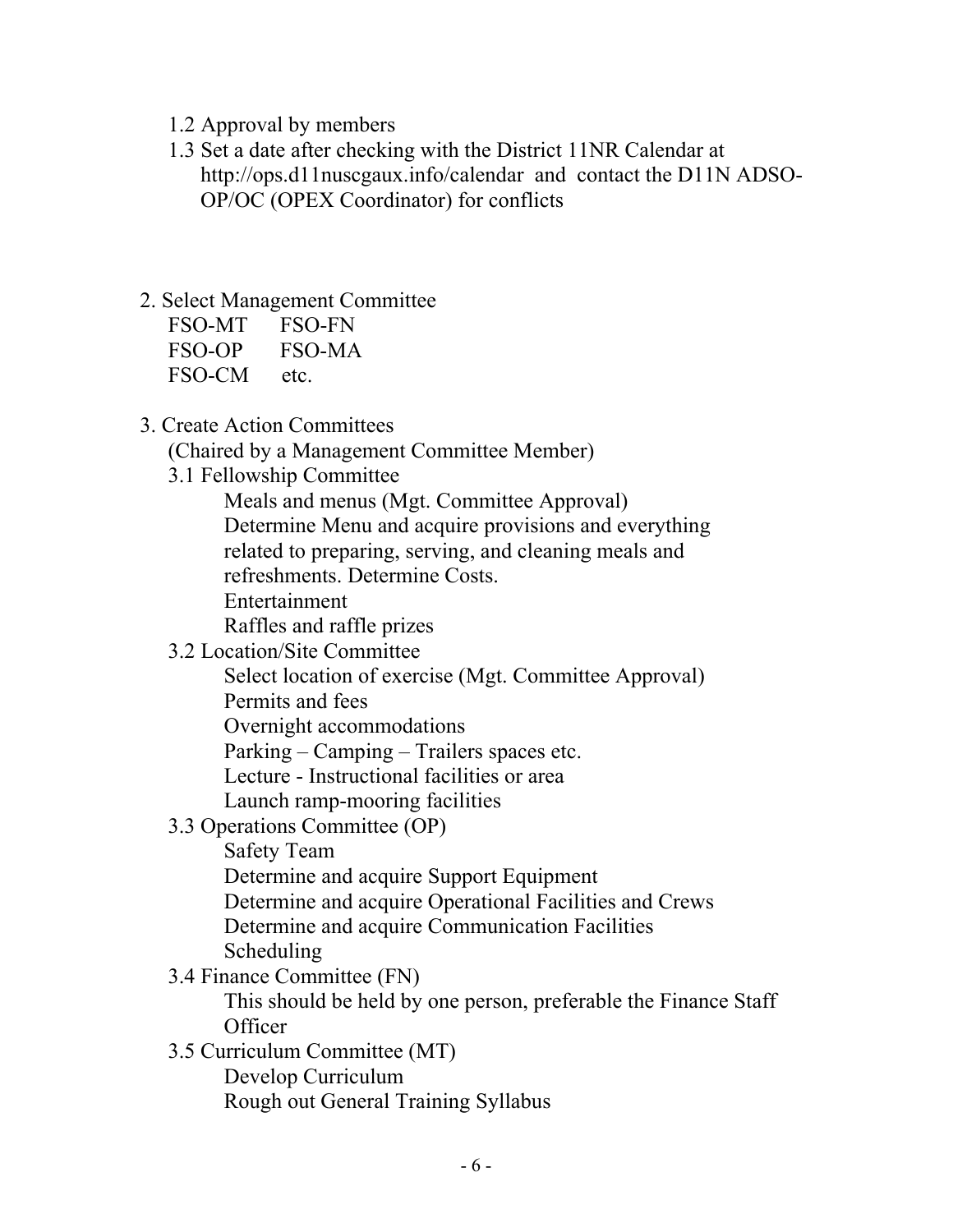Determine Numbers and Obtain Instructors Categorizes Geographically On the Water Dock Side Land Side

 Extract TASKS Identify Component Skills Develop Component Skill Training Syllabus Develop Daily Training Schedule with other committees Issue a copy to each Participant Issue a copy to each Instructor Post a copy at the event. Have extra copies available

4. Determine Cost

 4.1 Food and refreshment costs can very quit a bit. Get agreed upon costs and delivery times.

 4.2 There may be permit requirements and fees. Remember, the Senior Elected leader should be the person signing for the permit. If there are contract issues make sure it is approved by the District Legal Officer. 4.3 There will be additional costs that should be considered such as raffle tickets and the purchase of raffle prizes, equipment rentals, day use fees, etc.

5. Obtain Facilities and Crews

5.1 Obtain facility agreements early and try to get a couple extra. For Qualifications you will be required to have a named back-up facility and crew.

 5.2 If the operation is opened to other flotillas and divisions, invite them to bring facilities. Members should try to test on facilities they are familiar with; an attempt should be made to accommodate them if at all possible.

#### 6. Advertise

 6.1 Once you have the dates and location make sure it is on the flotilla, division and district web calendars.

 6.2 Do the same with the Registration form when you have the costs and locations confirmed. Make sure you have included a point of contact (POC).

7. Request Qualification examiners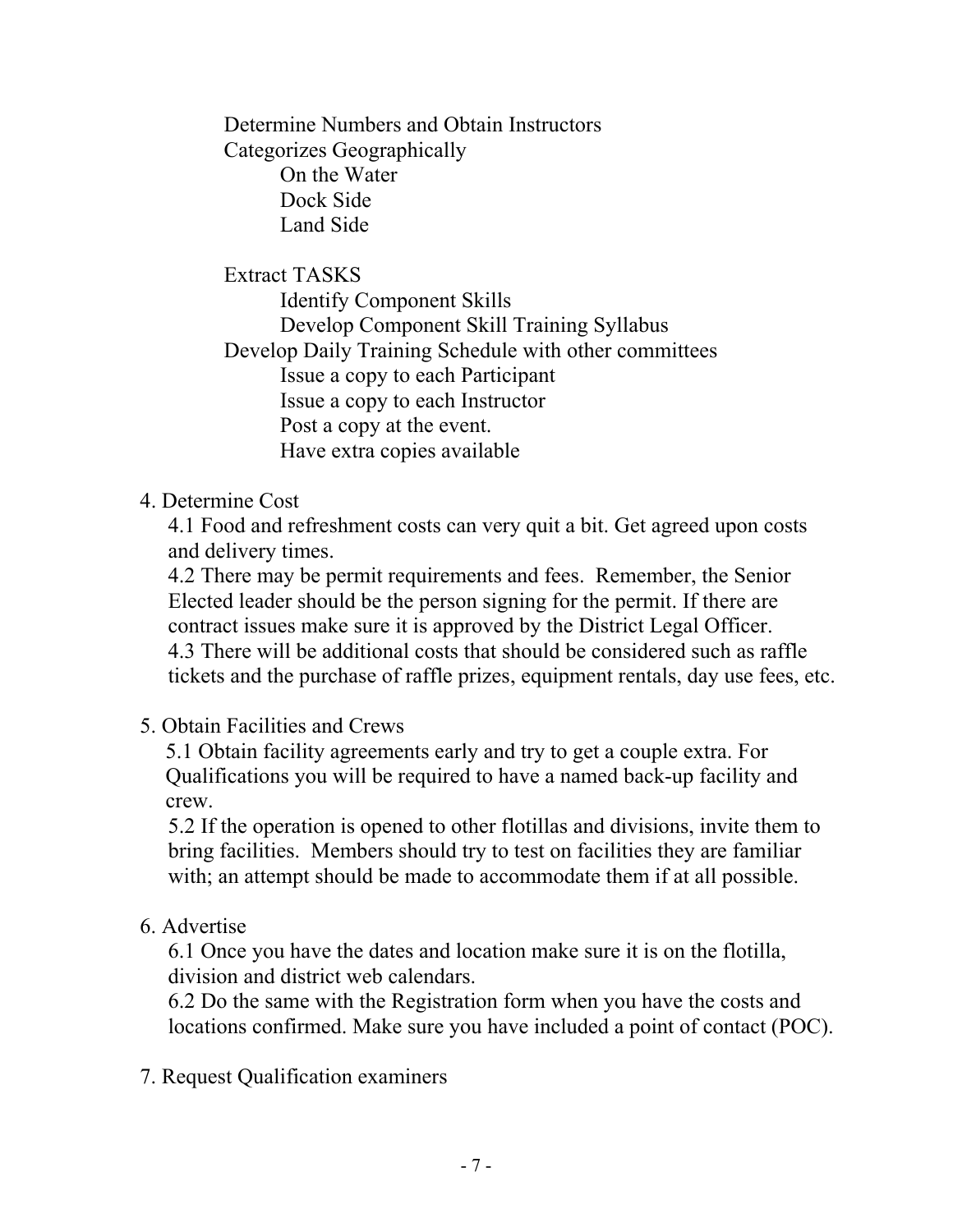7.1 Requested for Qualification Examiners should be made well in advance, particularly if you will need more that two. Three weeks should be considered a minimum. Six week is better

 7.2 All QE requests must be submitted on the proper District 11 NR form – see: QE request form: USCG AUX D11NR OPS January 2007

7.3 The request form must be completed and mailed or e-mailed to the address found at the bottom of the form.

 7.4 Contact Lead QE for their needs and time estimate for Dockside Oral Examinations and on the water evolutions.

8. Send out Invitation Letters

 8.1 The Division Captain and Operations Staff Officer should be kept informed of the program's development. About six weeks before the event, send a letter to the Commodore D-11 NR through your Division Captain and RCO. The Director of Auxiliary D-11NR will be notified as will the Operations Training Officer (OTO).

8.2 Consider inviting Gold Side members from the local USCG Station

#### **BEGIN PLANNING**

#### 1. PURPOSE

What is the PURPOSE of this exercise? Is it to train and/or qualify members in new skills, (OPTREX) or is it to practice skills for the purpose of efficiency and safety or test a new procedure or exercise (OPEX)?

Each exercise is very different. Introducing members to new tasks requires close mentoring. The more complex the task the more supervision is required. Each mentor must be qualified in the tasks being performed and safety observant. If the purpose of the exercise is to practice and hone previously learned skills of qualified personnel, such as a SAR exercise, less supervision may be considered but, safety is still a factor. Speed can induce errors in even the most qualified individuals, as will an exercise conducted during the night time. Safety must always be a paramount consideration.

1.1 *Goal and Objectives* will define the type of the exercise. For example: there are four members in a flotilla that have completed all the requirements for Boat Crew and one member is ready for Boat Coxswain. The *objective* is to get all five members through the QE process and the goal is to train other members in a variety of tasks. By taking advantage of the qualification exercise, additional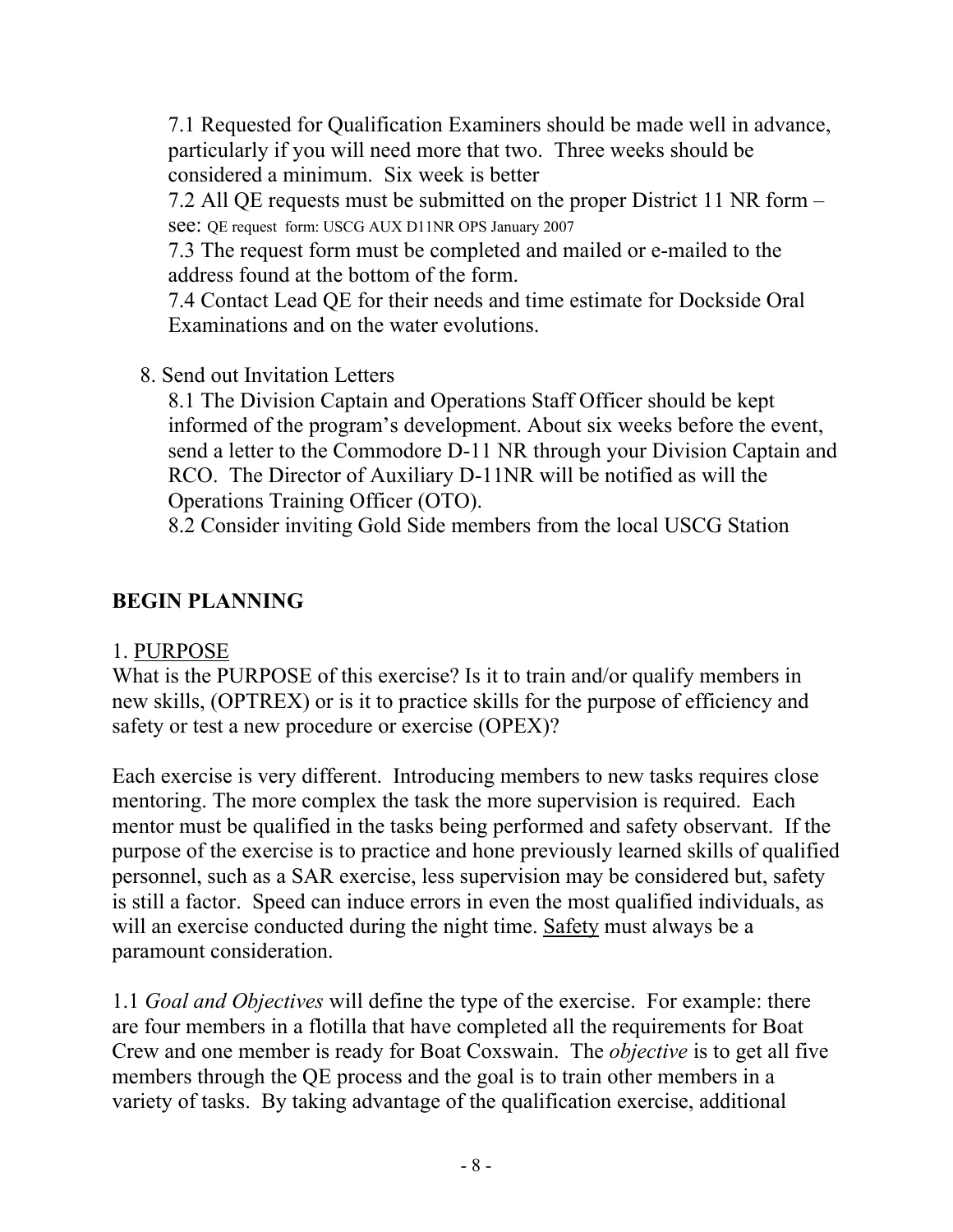training opportunities can be presented for other members at the same time. Consider shore side exercises for other members as well as those waiting their turn to qualify on the water.

#### 1.2 *Member Approval*

The basic idea of an exercise is presented to the unit membership and discussed. The membership provides direction for the leadership and by that, defines the type of exercise i.e., OPEX or OPTREX. The presentation and discussion will have a tendency to draw in and involve the members giving them ownership. Additional discussion will often expand the original concept of the exercise. For example: while the on-the-water qualifications are underway, communications training could be conducted at AUXCOM shore side. There could be safety lectures, AUXOP classes and Vessel Examiner and/or Recreational Boating Safety Program Visitor classes and activities.

1.3 Consider combining two units when presenting and hosting an exercise or even a division wide exercise. When two or more units present an exercise, unit member approval is even more important. If two flotillas present the event there will be more workers, equipment and talent available. The work load can be divided. It is imperative that work is distributed equally and all tasks are specifically assigned. If there is little or no task assignment, the job will fall back to the committee or not get completed. This often ends up meaning that one or two people do all the work.

It may also be feasible for one flotilla to host and present the exercise and a second assist in one or two specific task such as AUXCOM or possibly cooking a meal.

1.4 Once approved by the membership, set a date and confirm that there are no conflicts by checking with the ADSO-OP/OC. It is important to establish a date early. Time will pass very quickly during the development of the program. Reservation for locations, scheduling facilities and crews and requesting Qualification Examiners can't be done without a firm date. Give yourself four or five months. Add the dates to the Division and District Calendars as soon as they are confirmed.

#### 2. SELECTING THE MANAGEMENT COMMITTEE

In most cases the senior elected member will be the chairperson of the committee and the Vice the vice chair. They will select the Management Committee members starting with the Members Training Officer and/or Operations Staff Officer. The Staff Officer for Finance is a member of the Management Committee. Each members of the management committee is the chairperson of an action committee.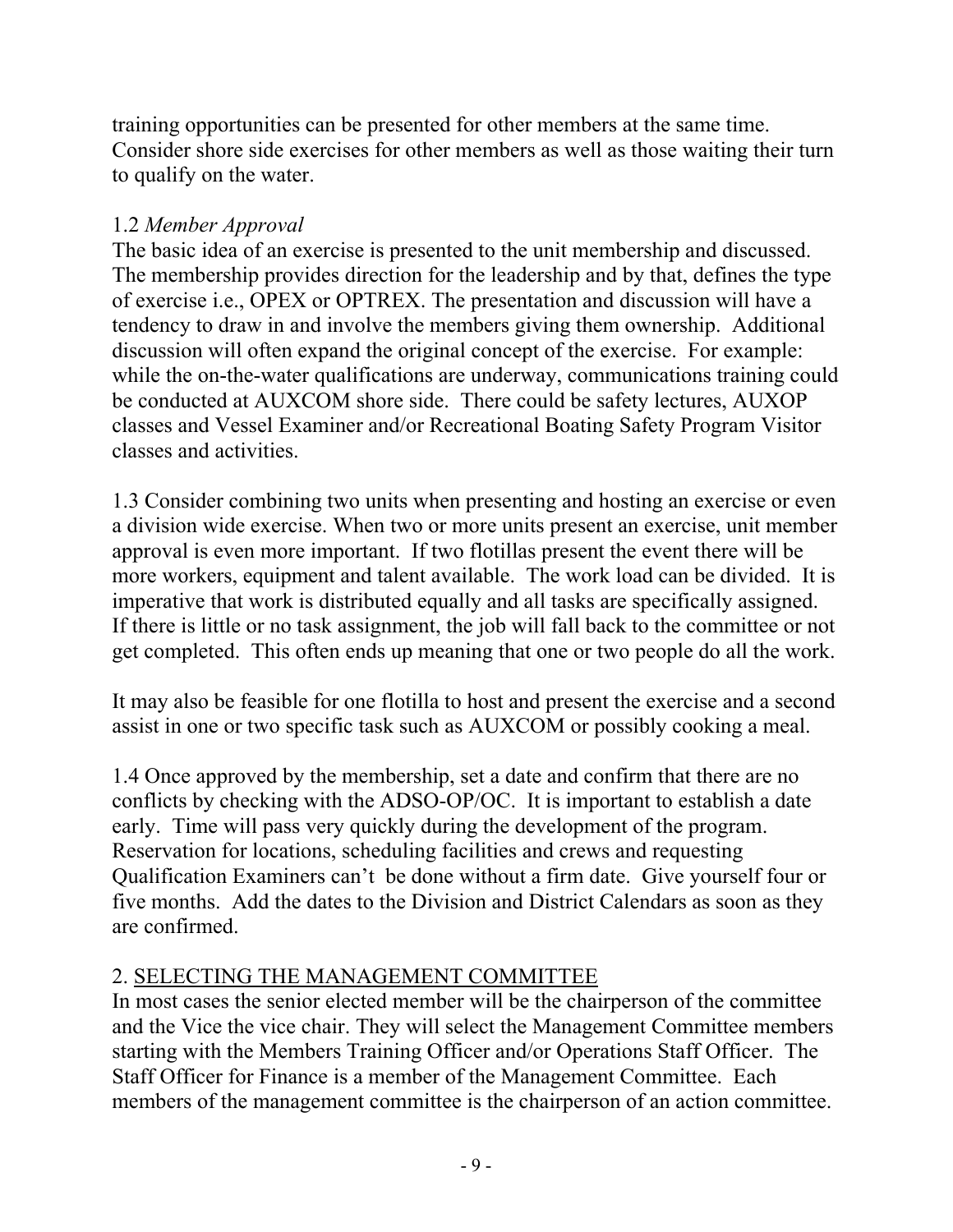The Action Committees are the working groups. The Management Committee sets policy and collates all of the activities of the Action Committees, then plans and manages the exercise.

# 3. SELECTING THE ACTION COMMITTEE

The Action Committees do the leg work and accumulate everything needed for the exercise. The Chairpersons of these committees are the members of the Management Committee. The names and number of action committees and their specific responsibilities are dependent on the size and complexity of the exercise. Several committee responsibilities can be combined into one. For example The Site Committee and Equipment Committee can be combined as can Operations and Safety. Action Committees can also be responsible for specific parts of the exercise. A Committee may be only one person.

Other Committees to Consider:

| Communications                |        | Raffle Meals/Refreshments      | Transportation |
|-------------------------------|--------|--------------------------------|----------------|
| <b>Operational Facilities</b> | Safety | <b>Registrations Committee</b> |                |

Normally, there will be four areas that need attention: Fellowship, the Location of the event, the Operation of the event and the training subject matter or Curriculum.

3.1 FELLOWSHIP COMMITTEE is responsible for obtaining, supporting or presenting accommodations, refreshments and meals, raffles and any entertainment that might be presented. It develops menus, which must be approved by the Management Committee. It arranges meal preparation, serving and clean-up. Provide for dining arrangement and seating. It is responsible for water and other refreshments throughout the exercise. This committee obtains raffle prizes and presents the raffle and any other entertainment.

3.2 LOCATION COMMITTEE is responsible for selecting and acquiring the training site (with full committee approval.) It will obtain the required permits, passes and location maps. It will determine nearby hotels or motels, launch ramps, mooring and vehicle parking facilities, camping and trailer spaces, places for dining, instructions, meetings, lectures etc., and support systems such as water, sewer, restrooms and electricity. The Committee is also the logistic committee and responsible for gathering support, supplies and equipment necessary to put on the exercise i.e., chairs, tables, awnings and any other equipment for the exercise such as generators, sun shade screens, announcement or bulletin boards.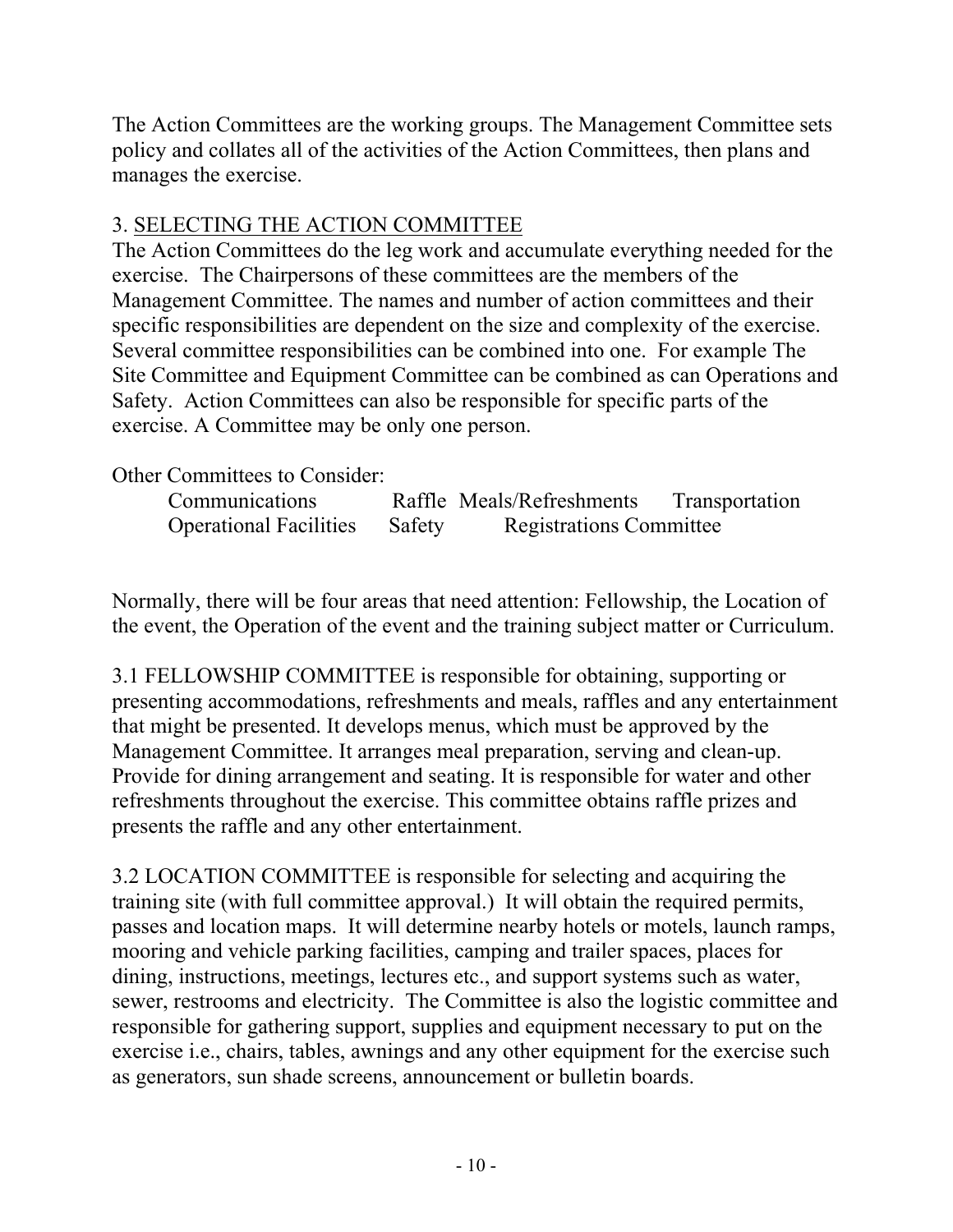When selecting a site consider the location as it relates to the exercise. Accessible Adequate restrooms and drinking water Adequate shore side space for meetings, briefings and lectures An area for dining and meal preparation Hotels, Motels, Camping and Trailer facilities Vessel launching and mooring Facilities

3.3 CURRICULUM COMMITTEE will set the tone for the exercise by the activities it presents. Training sessions must be well thought out and designed to run seamlessly from one task to another. The membership should be queried to determine their needs and desires, which then becomes the focus and objectives of the exercises. Once a general curriculum is identified, qualified instructors must be selected to develop and present specific courses of instruction. The Instructors, under the guidance of the Member Trainer Staff Officer, will develop a class specific curriculum. Working with the Operations Committee, a training schedule can then be developed for each hour of the exercise day.

3.4 OPERATIONS COMMITTEE obtains vessel and communication facilities and their crews. It coordinates and schedules the training cycles, sessions or events so that they merge seamlessly and logically. The Operations Committee will be responsible for Safety and assigning trainees to facilities and facilities to tasks. At an OPTREX they will coordinate with QEs for the Dock Side interviews, Facility assignments, end of session reviews and critiques. They will also coordinate with the Location Committee for the space and equipment. They will coordinate the shore side training with QE qualification evolutions to avoid conflict.

#### 3.5 FINANCE COMMITTEE

The Finance Committee will usually be a committee of one, the Staff Officer for Finance. The fewer people involved in finance, the less confusion it will be. The FN is not really an Action Committee but, is a member of the Management Committee. The FN collects and issues all funds as set forth in the units standing rules. *See: AUXILIARY MANUAL M16790.1F*

#### 4. CURRICULUM

After the Goals and Objectives are determined the next step is to define and identify the curriculum needed to achieve the Goals. Start with an overall plan considering the Goals and Objectives of the exercise then break them up into component tasks.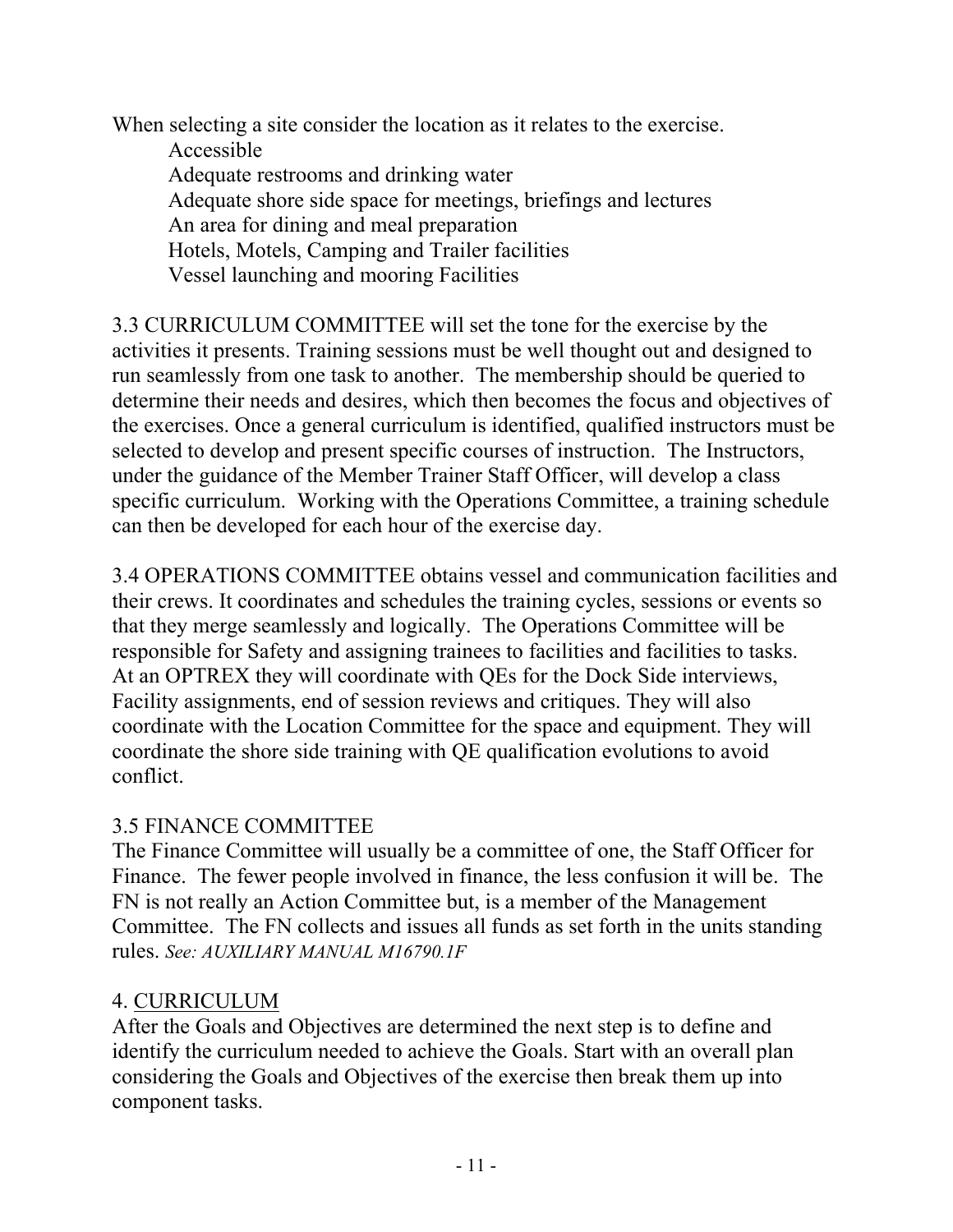For example:

 During the OPTREX you would like to present the following tasks: Anchoring, MOB, Side Tow, Stern Tow, Search patterns, Communications and Compass Navigation. We also want to present Chart Familiarization, Heaving Line Throw, First Aid, Marlinspike and Fire Fighting.

First, separate the exercise into *GEOGRAPHIC CATEGORIES*. For example:

| A. On-the-Water | <b>B.</b> Dock-Side |
|-----------------|---------------------|
| C. Shore-Side   | D. In the Air       |

To each of these categories add the appropriate *Tasks*. For example:

Category "A" Tasks - *On the Water*

1. Man Overboard. 2. Side Tow. 3. Communications.

4. Docking. 5. Stern Tow. 6. Anchoring. 7. Compass Navigation

Category "B" Tasks - *Dock Side*

- Category "C" Tasks *Shore Side*
	-
	-
	-

1. Pre Underway Briefing 3. Heaving Line Throw

2. Stern Tow to Side Tow 4. Lifting a MOB from the water

- 1. Communications 4. Chart Familiarization
- 2. First Aid 5. Chart Plotting
- 3. Marlinespike 6. Fire Fighting

Category "D" Tasks – *In the Air* 

- 1. Air-to-Land Comms 4. Surface activity reporting at Altitude
- 2. SAR Search Patterns
- 3. Air to Surface Direction to a Location

Next, break down each task into the individual *Component Skills* or Steps needed to complete the task. Then, develop the instructional matter on those skills. Training should be focused on the basic skills that make-up a task, not the task it self. Remember, a task cannot be properly completed if those assigned to perform it lack the basic skills. When the basic skills are refined and honed, so will be the execution of the task.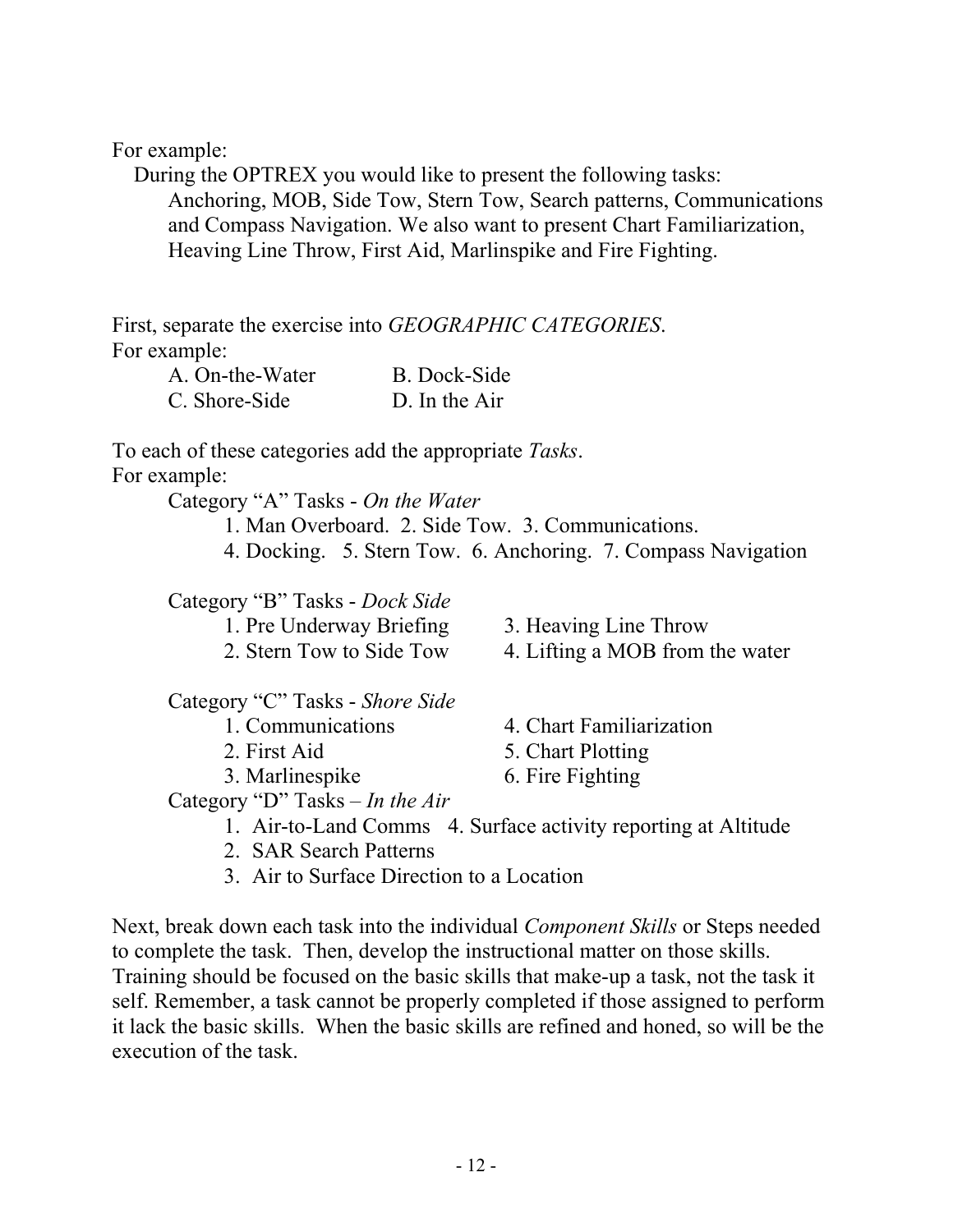For example:

TASK I - Man Overboard (MOB) Drill

Component Skill:

- 1. First to observe MOB shouts out "Man Overboard." That person then becomes the POINTER.
- 2. Pointers must look directly at the person in the water and point their finger at the victim without taking their eyes off the victim.
- 3. Life ring, cushions and other flotation devices should be simultaneously thrown into the water after the MOB.
- 4. Parroting must continuously pass relative information such as directions and distances.

Once tasks have been defined and refined into their basic component skills or steps, a lesson plan can be developed specifically for each task.

#### 4.1. TRAINING AIDS

Training aids multiply the experience of any training exercise. Use them often. For example:

One Search and Rescue (SAR) training aid to consider and the one most often used, is for the Man Overboard (MOB) evolution. Usually this will be a flotation cushion, boat fender or similar item. They are handy and can be tossed over the side at any unanticipated moment while underway. It trains crew response and action up to the point of bringing the victim aboard. They are small and therefore require constant visual attention.

A life like floatable manikin will do the same thing. It will also demonstrate how difficult it is to pull a person from the water. Caution must be used in removing weighted manikins from the water. They are heavy and can cause crew back injuries or a crew member might be pulled overboard.

In small boats the stability of the facility may be disrupted by the crew trying to pull a weighted manikin (or actual victim) aboard. If everyone is on the same side of the boat or in the stern, the freeboard might be exceeded allowing the free flow of water into the boat. This could happen so quickly that a small vessel might turn over or sink before the crew can recover stability.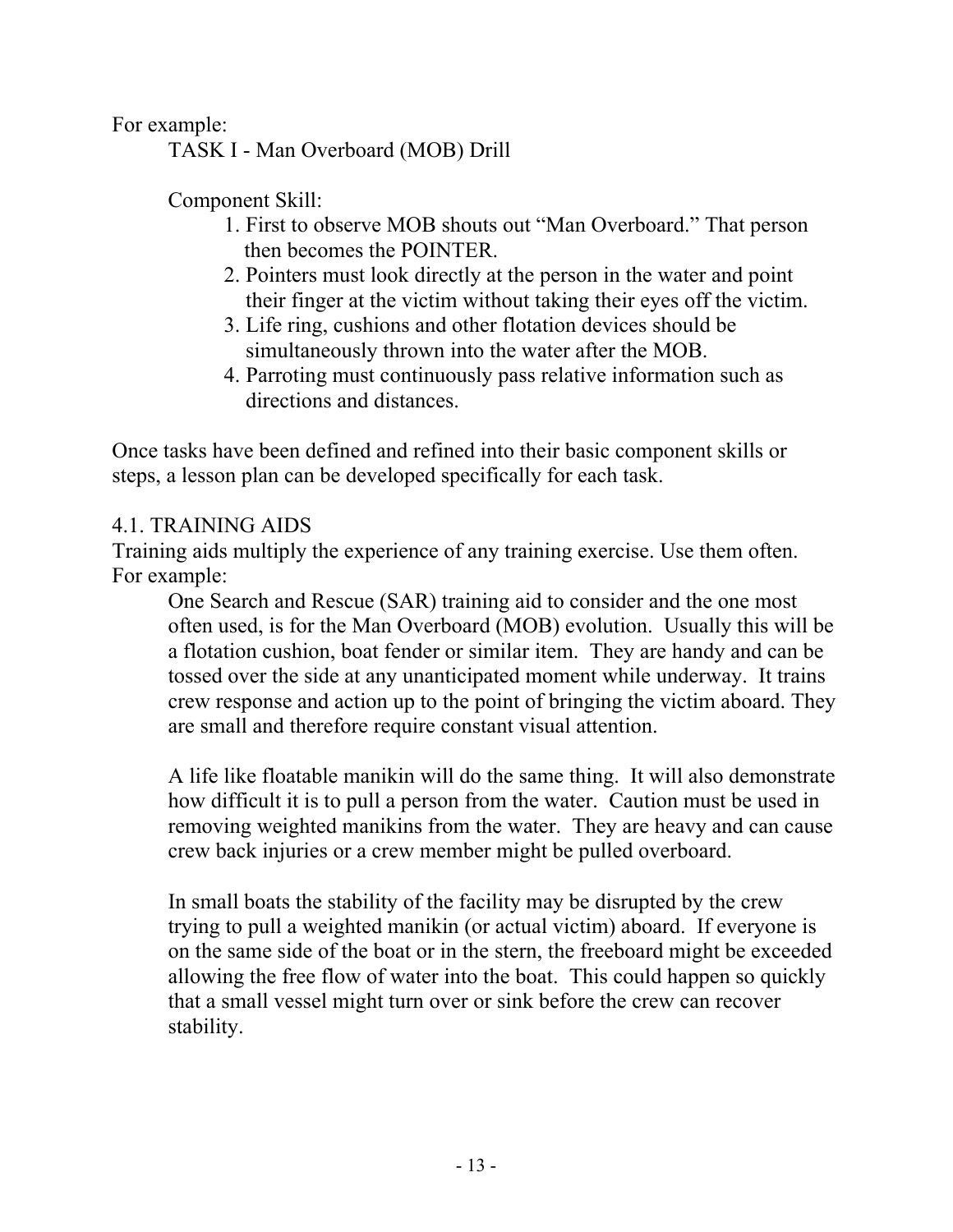It is a good idea to use a second facility to deploy a weighted manikin during SAR exercises. They can place the MOB at the end of one of their evolutions.

SAR search exercise can also use free floating or stationary victim objects. For night exercises, consider pre-placing anchored floats. A one gallon plastic milk bottle, (about 1/3 full of water) on 12 or 15 feet of polypropylene and anchored to the bottom with a weight makes for a cheep SAR victim. Take a GPS reading of the location then displace the datum two or three tenths of a minute when giving directions to the SAR team.

Make sure to recover the floats after the exercise if they were not located.

#### 4.2 INSTRCTORS

Select Member Trainer Instructors carefully. They must be fully qualified and experienced in the area of instructions they are presenting. They must develop a lesson plan and gather training aids well in advance of the exercise. They must also insure that the contents of the presentation comply with USCG AUXILIARY policies.

#### 4.3 SAFETY

It is imperative that a SAFETY TEAM is appointed to oversee the operation. Safety officers should be on the docks and launch ramps during all dockside training. Everyone on the dock must wear a PFD. The safety team must be familiar with safety protocol. There should be throw lines and fire extinguishers nearby the dockside exercise area. Surface facility safety will be the responsibility of their Coxswains.

#### 4.3.1 STOP ACTION

One of the most important safety considerations of any training exercise or Operational Mission, rather an on-the-water facility, a dock or shore side is a **Stop Action Command**. This is a simple command, such as **STOP STOP STOP**. It is a command that stops ALL ACTIVITY or ACTION. The stop action command must be discussed and announced at the beginning of each exercise and should be included in every pre-underway briefing. The stop action command can be given by anyone who notices a possible or potential dangerous or hazardous condition or situation. It is to be yelled loud enough so that everyone in the hazard area can hear. When it is sounded everyone immediately stops what they are doing until the dangerous event is stopped and corrected and an all clear is given.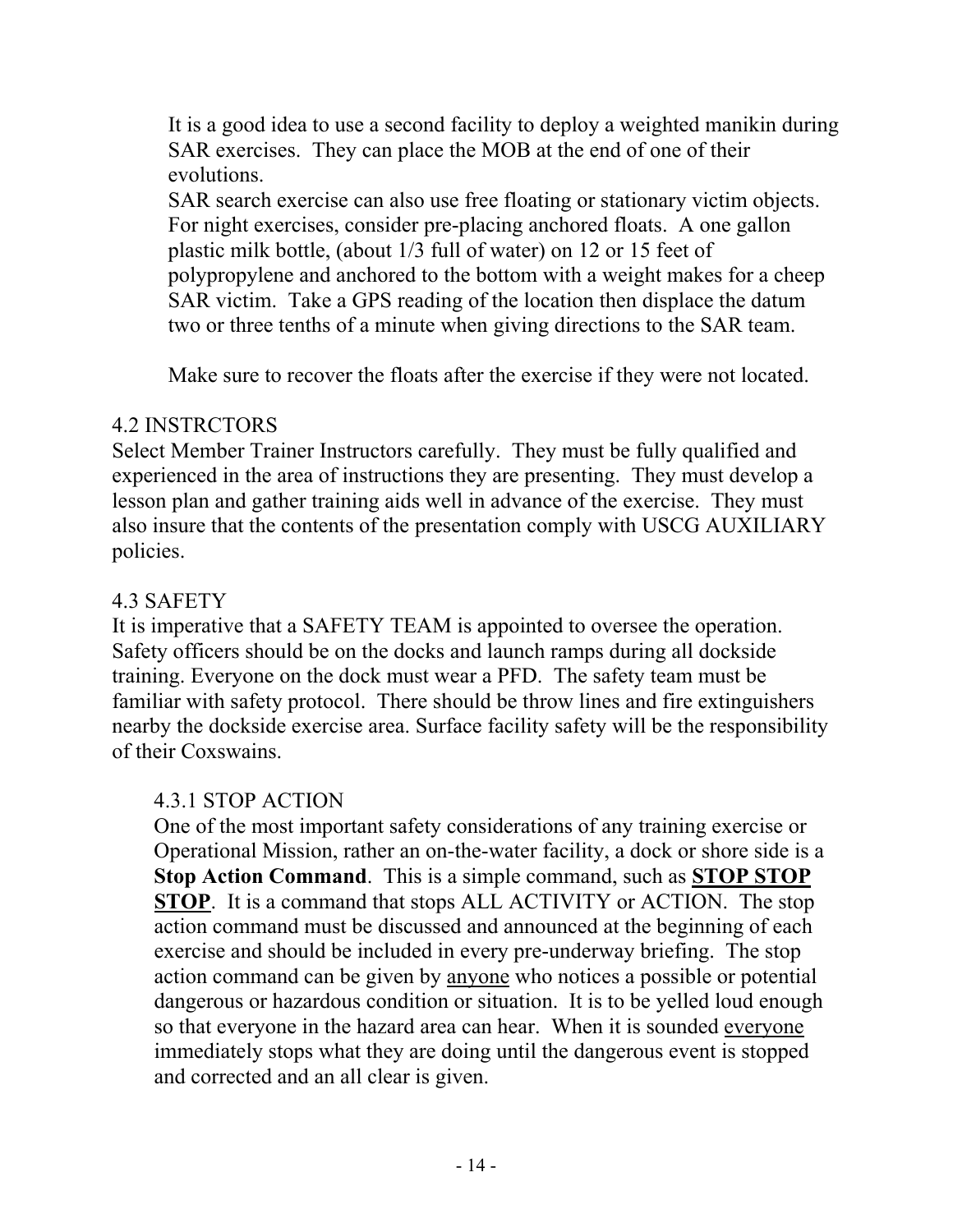#### 5. PAPERWORK

Paperwork will make or break your event. It is part of the pre-planning phase but, continues in several forms through the resolution of the event. You will need to track the people who are participating. You'll need to know who paid for what. Who signed up for what training, or who requested a QE and who are the QEs. You will have to schedule people, classes and facilities. Without the documents things will become very confusing.

#### 5.1 SCHEDULE

The schedule of events must be sent out and posted at the same time as the Registration Form. The schedule is what participants want to see first. If they are interested in any of the presentations, they will look for the registrations form. The Course and Class schedule must be complete and fixed. Some classes may be attendance qualified wherein a certain number of participants must have signed up for the class for it to be presented. If this is the case, make sure that it is noted.

#### 5.2 REGISTRATION

The registration form will have to contain all the information about the event. The **Who-What-Where-and-When** of it all. The registration form must answer the following questions:

- **Who** is hosting the event? Who is the person to contact (POC) and how do you make contact that person for additional information?
- **What** is being offered for training, what is the menu and what are the costs, what should be brought, and what is the Uniform of the Day?
- **Where** will it be held and how do you get there? Are there camp grounds and hotels nearby and how are they contacted. Where are the registration forms and checks sent and to whom.
- **When** will it be held? What are the dates, and what is the last day that registrations will be accepted?

Send out the registration forms well in advance, two months at least, three are better. Make sure that the mailer is correct and up-to-date. It is better to take a little more time to make sure it is complete and correct than to have to send out a correction later.

When the registrations start coming back, log them on a Roster sheet. Keep the originals in a large envelope for reference in case a call back is needed to clarify an issue.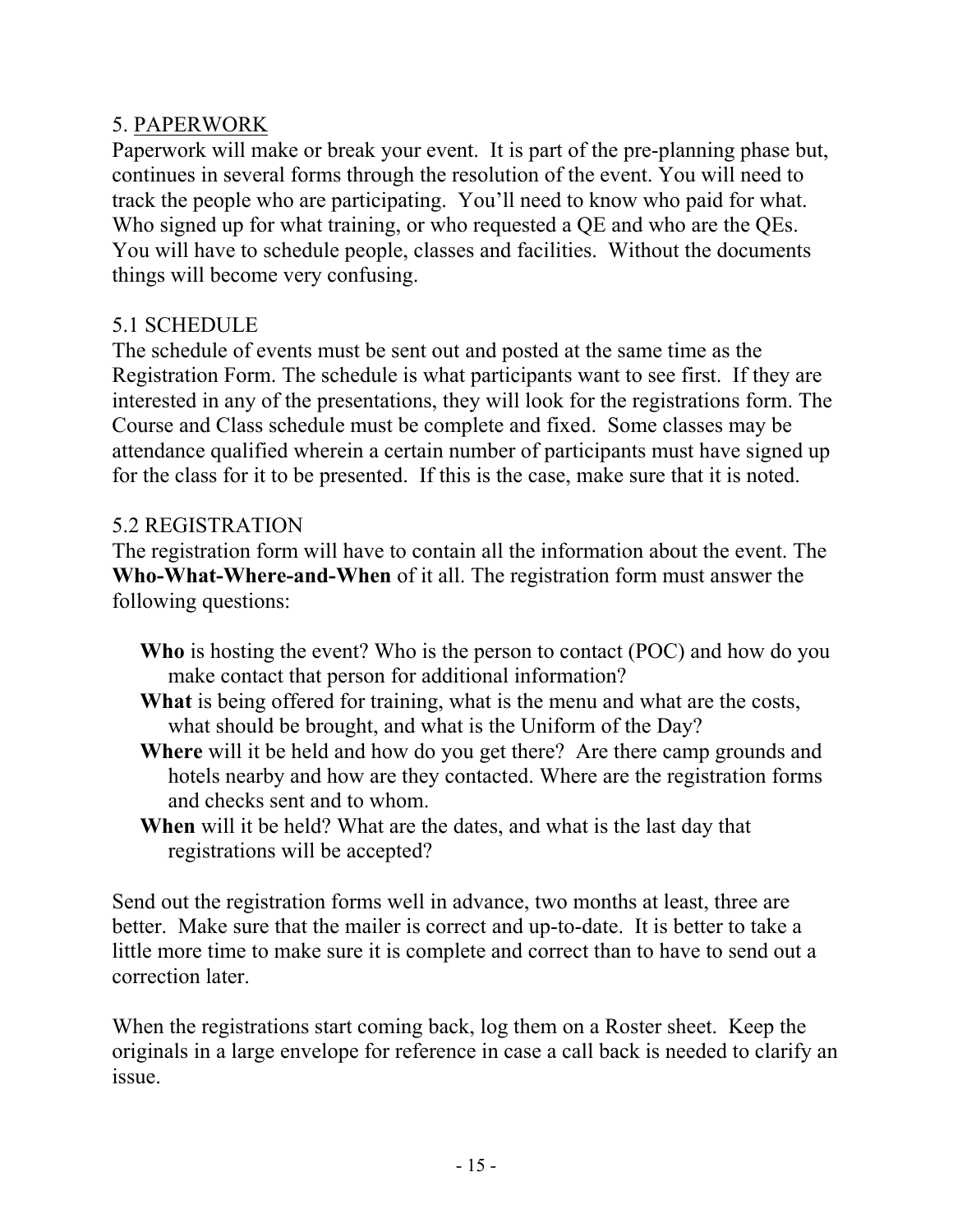#### 5.3 ROSTER

The roster can serve several functions. The most obvious is a listing of everyone who has sent in a registration form. It tracks them by names, what meals they have requested, what fees they have submitted, check numbers and what training they are requesting. This is the control sheet for almost everything. see: example attached.

#### 5.4 ASSIGNMENT

The assignment sheet is the scheduling key. It is a list of all Facilities, classes and personnel. Get with the QE or Lead QE to make their assignments to Facilities, participants to facilities and classes. It provides the start and stop times for classes and exercises as well as estimated stop times for Qualification Examinations. Qualification examinations will usually start with shore side interviews. Facilities can be scheduled for training during that time, but they must be back to the dock in time to begin the qualification examinations.

#### 5.5 QE REQUEST

A request for qualification examiners must be made well in advance. Send the request to the QE Coordinator at least 3 weeks prior to the event date. The more time the QE Coordinator has to find QEs for your event, the better. If you need to add people to the QE session list let the QE Coordinator know ASAP. All members seeking qualifications must be checked by DIRAUX prior to the session.

#### 6. CORRESPONDENCE

There will be a couple letters that you will need to send out. A formal letter passed up through Chain of Leadership through the Division Captain to the District Commodore, informing them of the event and inviting them to attend. It is also fitting to invite members from the local gold side station. If possible, address your letter to the Auxiliary Liaison Officer or Petty Officer. Include an overview of your event and presentations. After the exercise, don't forget the "Thank You" letters. Make an after action report to your division captain. Briefly cover the activities and number of participants. Note members from other flotillas and divisions. If any injuries occurred notify your DCP and DSO-OPs immediately. See: AUXMAN. Chapter 5 Section A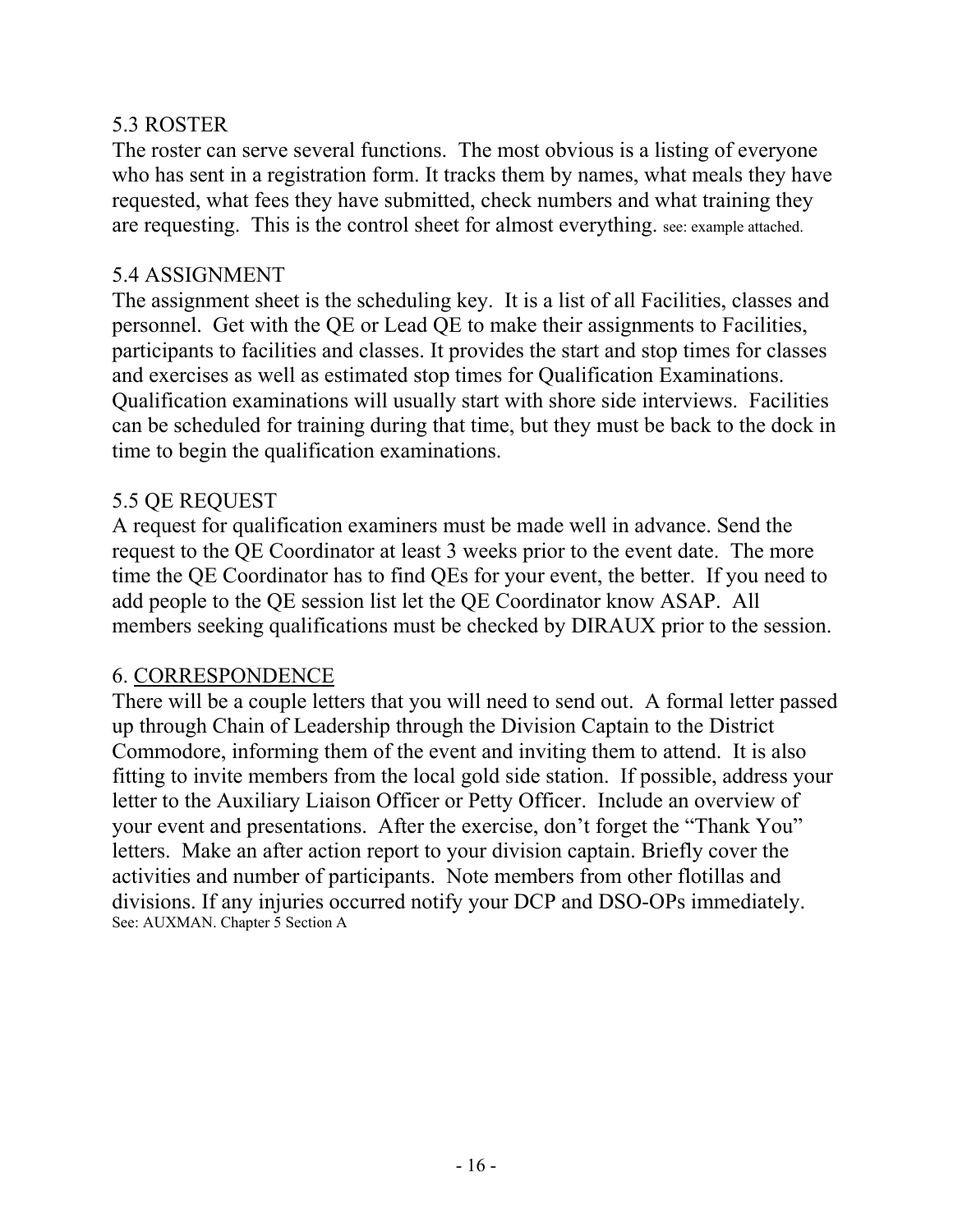The following pages are samples only, but, can be used as a guide or modified to fit you particular situation.

# OPERATIONAL TRAINING EXERCISE **COMMITTEES**

|                           |                                              | Date: $\qquad \qquad$ |
|---------------------------|----------------------------------------------|-----------------------|
|                           |                                              |                       |
|                           | <b>MANAGEMENT COMMITTEE:</b>                 |                       |
|                           |                                              |                       |
|                           | Vice Chair:                                  |                       |
| Finance:                  |                                              |                       |
|                           |                                              |                       |
| <b>Action Committees:</b> |                                              |                       |
| Fellowship:               | Chairperson.                                 |                       |
|                           |                                              |                       |
|                           | 2. $\overline{\qquad \qquad }$               |                       |
|                           |                                              |                       |
|                           |                                              |                       |
| Operations:               | Chairperson.                                 |                       |
|                           |                                              |                       |
|                           | 2. $\overline{\phantom{a}}$                  |                       |
|                           | $\begin{array}{c}\n3.\n\end{array}$          |                       |
|                           | Location/Site: Chairperson                   |                       |
|                           |                                              |                       |
|                           |                                              |                       |
|                           | 2. $\overline{\phantom{a}}$<br>$\frac{3}{2}$ |                       |
|                           |                                              |                       |
| Curriculum:               | Chairperson.                                 |                       |
|                           |                                              |                       |
|                           | 2. $\overline{\phantom{a}}$                  |                       |
|                           | $\frac{3}{2}$                                |                       |
|                           |                                              |                       |
| Safety:                   | Chairperson.                                 |                       |
|                           | $1.$ $\overline{\phantom{a}}$                |                       |
|                           | 2. $\overline{\phantom{a}}$                  |                       |
|                           |                                              |                       |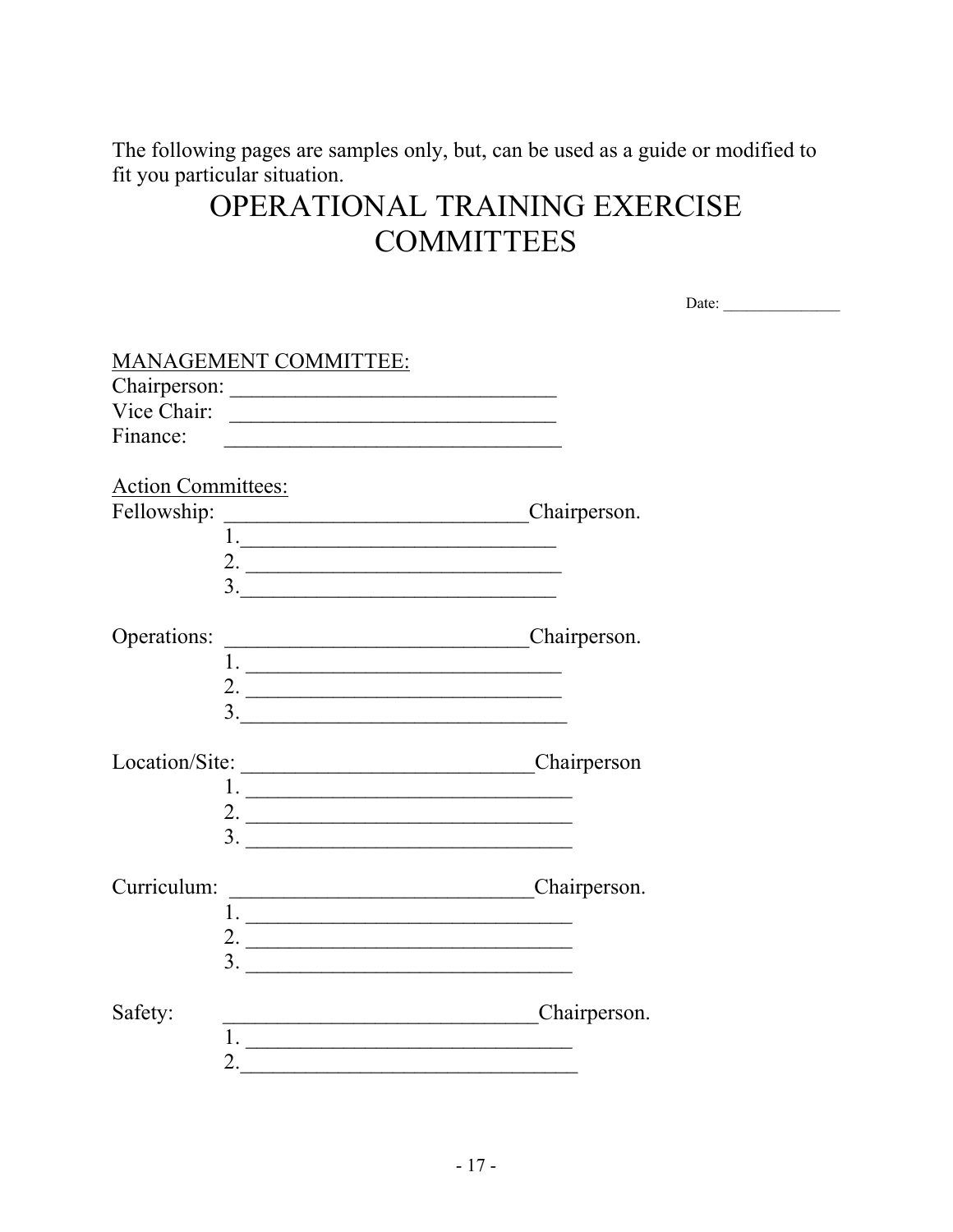# **BRANNAN ISLAND OPTREX 20-21-22 October 2010 Registration form**

|                                                                                   | Name: <u>Print Member No.</u> |                                                                                                                                                                                                                                |                   |  |  |  |  |
|-----------------------------------------------------------------------------------|-------------------------------|--------------------------------------------------------------------------------------------------------------------------------------------------------------------------------------------------------------------------------|-------------------|--|--|--|--|
|                                                                                   |                               |                                                                                                                                                                                                                                |                   |  |  |  |  |
|                                                                                   |                               |                                                                                                                                                                                                                                |                   |  |  |  |  |
| <b>CHECK ALL THAT APPLY</b>                                                       |                               |                                                                                                                                                                                                                                |                   |  |  |  |  |
| $\bigcirc$ I wish to Crew on a Facility.                                          |                               |                                                                                                                                                                                                                                |                   |  |  |  |  |
| O I would like Coxswain training.                                                 |                               |                                                                                                                                                                                                                                |                   |  |  |  |  |
| O I am ready for <b>Boat Crew</b> sign off with a QE.                             |                               |                                                                                                                                                                                                                                |                   |  |  |  |  |
| O I am ready for Coxswain sign off with a QE.                                     |                               |                                                                                                                                                                                                                                |                   |  |  |  |  |
| O I would like a night SAR for Coxswain.                                          |                               |                                                                                                                                                                                                                                |                   |  |  |  |  |
| O I would like a night SAR for Boat Crew.                                         |                               |                                                                                                                                                                                                                                |                   |  |  |  |  |
| O I would like hands on Comms training.                                           |                               |                                                                                                                                                                                                                                |                   |  |  |  |  |
|                                                                                   |                               |                                                                                                                                                                                                                                |                   |  |  |  |  |
| DINNER: Friday 20, Oct. 2010                                                      |                               |                                                                                                                                                                                                                                |                   |  |  |  |  |
|                                                                                   |                               |                                                                                                                                                                                                                                |                   |  |  |  |  |
| <b>BREAKFAST: Saturday 21, Oct. 2010</b>                                          |                               |                                                                                                                                                                                                                                | <b>Circle One</b> |  |  |  |  |
| LUNCH: Saturday 21, Oct. 2010                                                     |                               |                                                                                                                                                                                                                                |                   |  |  |  |  |
|                                                                                   |                               |                                                                                                                                                                                                                                |                   |  |  |  |  |
| DINNER: Saturday 21, Oct. 2010                                                    |                               |                                                                                                                                                                                                                                |                   |  |  |  |  |
| side dishes, bread, soft drinks and dessert TRI-TIP--------Y / N                  |                               |                                                                                                                                                                                                                                |                   |  |  |  |  |
|                                                                                   |                               | CHICKEN ---- Y / N                                                                                                                                                                                                             |                   |  |  |  |  |
| <b>BREAKFAST: Sunday 22 Oct. 2010</b>                                             |                               | $------$15.00 Y/N$                                                                                                                                                                                                             |                   |  |  |  |  |
| Pastry, Fruit, milk, coffee, orange juice ---------------------------\$4.00 $Y/N$ |                               |                                                                                                                                                                                                                                |                   |  |  |  |  |
|                                                                                   |                               |                                                                                                                                                                                                                                |                   |  |  |  |  |
|                                                                                   |                               |                                                                                                                                                                                                                                |                   |  |  |  |  |
| <b>9999 Boots Court</b>                                                           |                               |                                                                                                                                                                                                                                |                   |  |  |  |  |
| <b>Anytown, CA 95624-2027</b>                                                     |                               |                                                                                                                                                                                                                                |                   |  |  |  |  |
| Make check to: U.S.C.G. Auxiliary Flotilla 3-10                                   |                               | TOTAL: THE RESERVE TO THE RESERVE TO THE RESERVE THAT A RESERVE THE RESERVE THAT A RESERVE THAT A RESERVE THAT A RESERVE THAT A RESERVE THAT A RESERVE THAT A RESERVE THAT A RESERVE THAT A RESERVE THAT A RESERVE THAT A RESE |                   |  |  |  |  |

NO REGISTRATION ACCEPTED AFTER OCTOBER 16<sup>TH</sup>, 2010

**POC: Micheal Leaderer 916-666-6666**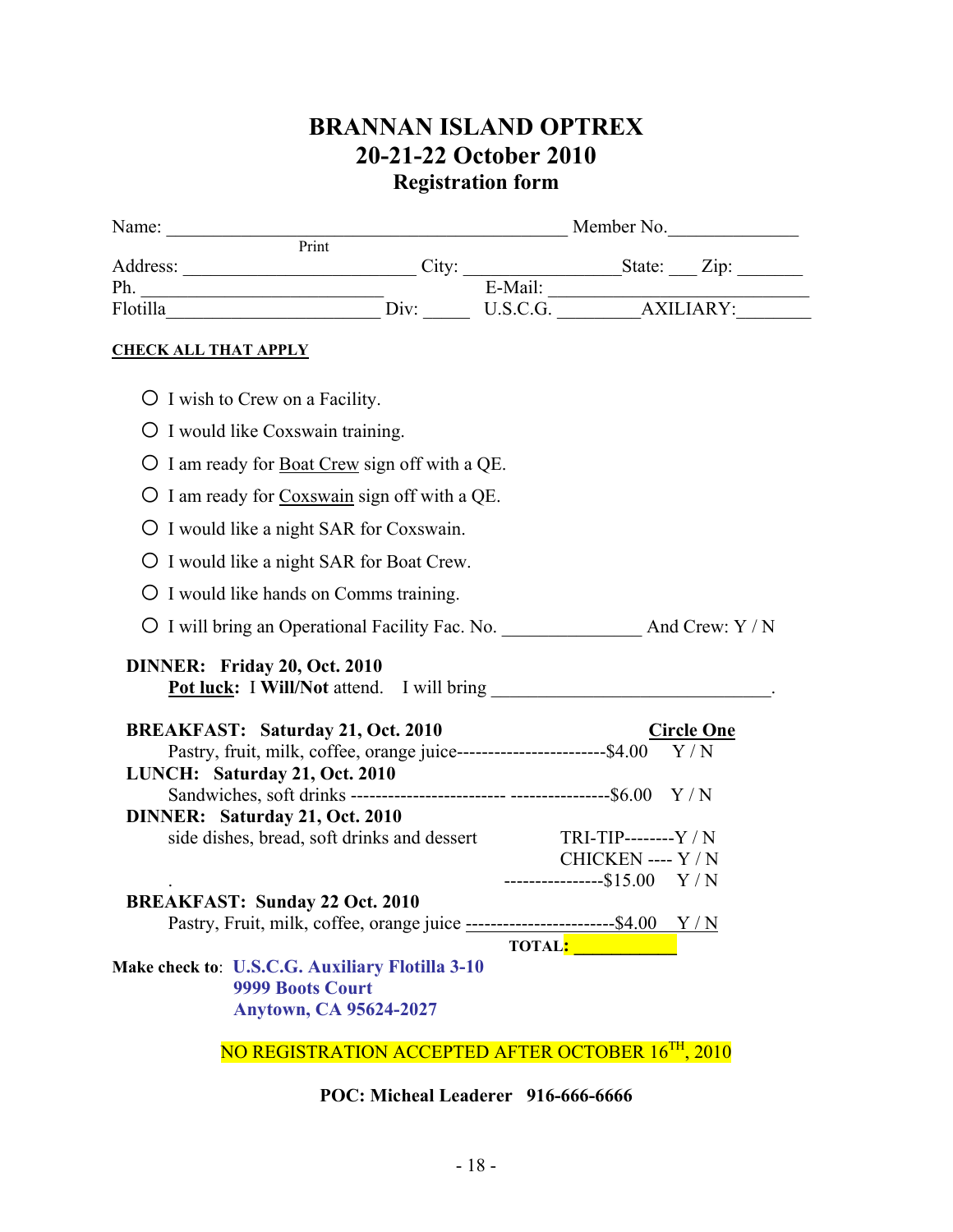# **BRANNAN ISLAND OPTREX October 20, 21 and 22, 2010**

#### **SCHEDULE**

#### **Friday October 20, 2010**

- 1200 Arrivals and set-up free time
- 1600 Registration:
- 1700 Evening meal POT LUCK
- 1830 Begin night SAR exercise

#### **Saturday October 21, 2010**

- 0700 Morning Meal Registration
- 0800 Q. E. Dock Side Examinations Boat Crew Candidates On Water examination follow as required

#### **Training**

Reference: *Boat Crew Seamanship Manual COMDTINST M16114.5B*

- 0800 Towing Safety Stern Tow to Side Tow
- 1000 Marlinespike
- 1100 Electricity Death and Fire

#### **1200 Noon Meal**

- 1330 First Aid
- 1430 Fire Suppression
- 1530 MOB Search Patterns
- 1630 COMMS
- **1800 Evening Meal**
- 1900 US Ensign Retirement Ceremony
- 2000 OPTREX Debriefing

#### **Sunday October 22, 2006**

- 0700 Morning Meal
- 0800 Make up if required additional On-Water training
- 1200 Depart Camp Ground and Brannan Island State Park

Note:

- 1.) Qualified Examiners will be available Saturday.
- 2.) PFD's will be worn by all Auxiliarists on the dock as well as onboard all facilities.
- 3.) Safety Team will be available at all times to monitor safety issues dock side and ashore.

Team Leader: *David Safety* 

 *Stephen Safer Carol Morsafe*

Uniform of the day: ODU or Working Blues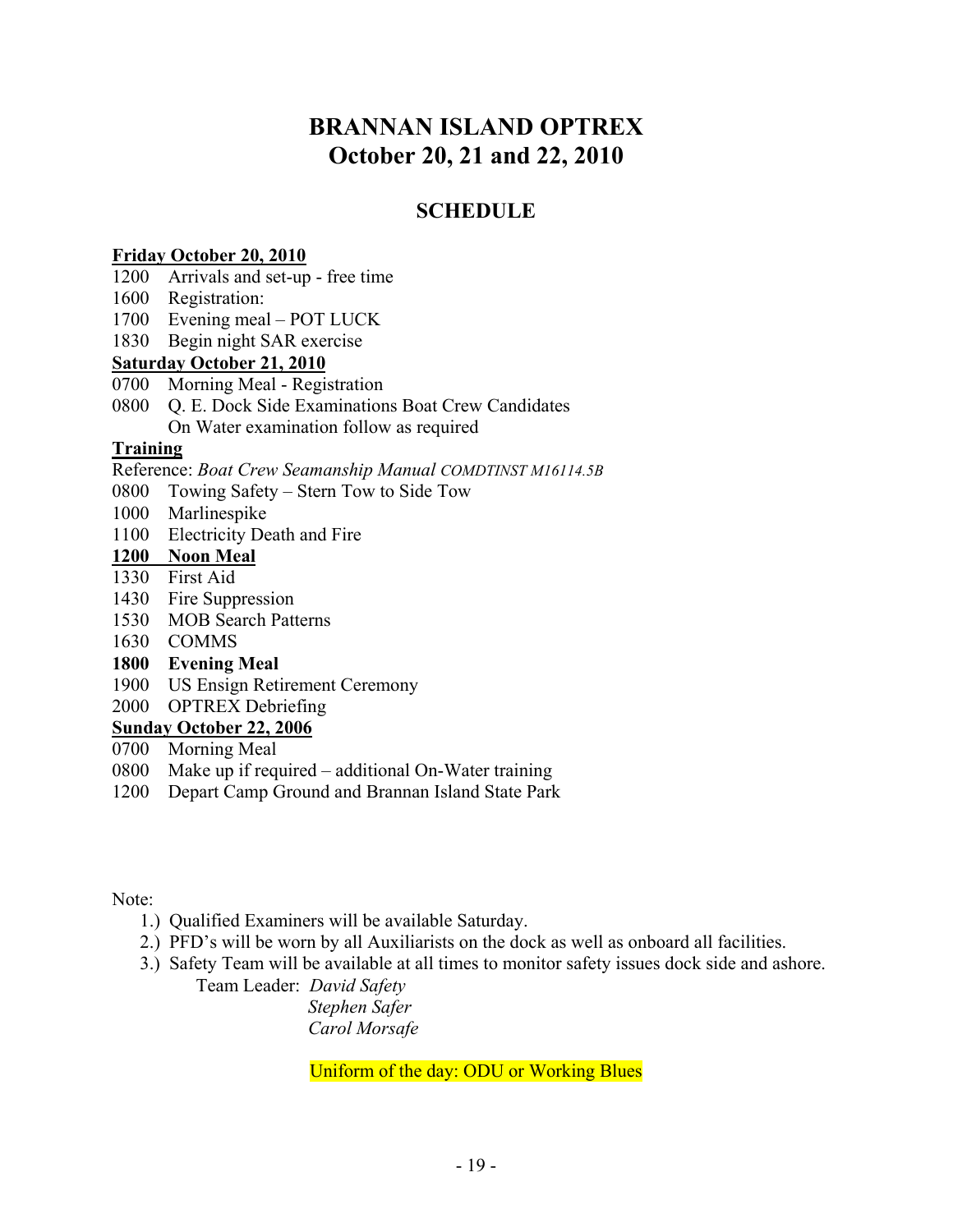#### **ROSTER**

| <b>NAME</b>        | PL               | B                | L                | <b>TT</b>        | $\mathbf C$      | B                | <b>PAID</b>      | CK#              | 3yrCox           | 3yrBC            | <b>BC</b>        | Cox              | <b>TNG</b>                    |
|--------------------|------------------|------------------|------------------|------------------|------------------|------------------|------------------|------------------|------------------|------------------|------------------|------------------|-------------------------------|
| ALLEN, J.M.        |                  | $\overline{0}$   |                  |                  | $\theta$         | $\theta$         | \$21.00          | 1178             | $\overline{0}$   | $\theta$         |                  | $\overline{0}$   | <b>BC/SAR</b>                 |
| ARICK, L. QE       | $\overline{0}$   | $\overline{0}$   | $\theta$         |                  | $\overline{0}$   | $\theta$         | \$21.00          | $\mathbf{0}$     | $\mathbf{0}$     | $\boldsymbol{0}$ | $\overline{0}$   | $\overline{0}$   | QE                            |
| <b>BUCK</b> , Fred | $\overline{0}$   | $\overline{0}$   | $\overline{0}$   | $\overline{0}$   | $\boldsymbol{0}$ | $\overline{0}$   | $\boldsymbol{0}$ | $\overline{0}$   | $\boldsymbol{0}$ | $\boldsymbol{0}$ | $\overline{0}$   | $\overline{0}$   | BC/Comm                       |
| BISHOP, D.K. QE    | $\mathbf{1}$     |                  | $\mathbf{1}$     | $\mathbf{1}$     | $\mathbf{0}$     |                  | \$29.00          | 0606             | $\overline{0}$   | $\boldsymbol{0}$ | $\boldsymbol{0}$ | $\overline{0}$   | <b>QE/FAC</b>                 |
| CANTON, L.B.       | $\mathbf{1}$     | $\overline{0}$   |                  | $\boldsymbol{0}$ | $\mathbf{1}$     | $\overline{0}$   | \$21.00          | 3471             | $\boldsymbol{0}$ | $\boldsymbol{0}$ |                  | $\overline{0}$   | <b>BCSarComm</b>              |
| CLIFFORT, D        | $\boldsymbol{0}$ | $\overline{0}$   | $\overline{0}$   |                  | $\boldsymbol{0}$ | $\theta$         | $\overline{0}$   | $\overline{0}$   | $\mathbf{0}$     | $\mathbf{1}$     | $\boldsymbol{0}$ | $\boldsymbol{0}$ |                               |
| COHEICL, B.D.      | $\boldsymbol{0}$ | $\overline{0}$   | $\boldsymbol{0}$ |                  | $\boldsymbol{0}$ | $\overline{0}$   | \$15.00          | 6669             | $\boldsymbol{0}$ | $\boldsymbol{0}$ |                  | $\boldsymbol{0}$ | <satafternoon></satafternoon> |
| COX, V.            | $\overline{0}$   | $\overline{0}$   |                  | $\boldsymbol{0}$ | $\overline{0}$   | $\overline{0}$   | \$6.00           | 0684             | $\boldsymbol{0}$ | $\boldsymbol{0}$ | $\overline{0}$   | $\theta$         | <b>BC</b>                     |
| CUBIQUE, R.Y.      | $\boldsymbol{0}$ | $\boldsymbol{0}$ |                  | $\boldsymbol{0}$ | $\boldsymbol{0}$ | $\overline{0}$   | \$6.00           | 1162             | $\boldsymbol{0}$ | $\boldsymbol{0}$ | $\overline{0}$   | $\boldsymbol{0}$ | <b>BC/SAR</b>                 |
| DUHANI, W.O.       |                  | $\overline{0}$   | $\overline{0}$   |                  | $\boldsymbol{0}$ | $\overline{0}$   | \$15.00          | 3009             | $\boldsymbol{0}$ | $\boldsymbol{0}$ | $\overline{0}$   | $\overline{0}$   | FAC/COX                       |
| DUNCE, T.J.        | $\mathbf{0}$     | $\boldsymbol{0}$ |                  | $\mathbf{0}$     | $\mathbf{0}$     | $\overline{0}$   | \$6.00           | 5003             | $\mathbf{1}$     | $\mathbf{1}$     | $\boldsymbol{0}$ | $\overline{0}$   |                               |
| FOX, R.O.          | $\mathbf{1}$     |                  | 1                | $\boldsymbol{0}$ | $\boldsymbol{0}$ | $\boldsymbol{0}$ | \$10.00          | 3963             | $\mathbf{1}$     | $\mathbf{1}$     | $\overline{0}$   | $\overline{0}$   |                               |
| FRANK, S.K. CG     | $\mathbf{0}$     | $\boldsymbol{0}$ |                  | $\boldsymbol{0}$ | $\mathbf{1}$     | $\boldsymbol{0}$ | \$21.00          | 1527             | $\boldsymbol{0}$ | $\mathbf{0}$     | $\overline{0}$   | $\boldsymbol{0}$ | <b>OBSERVE</b>                |
| GEORGES, J.P.      | $\mathbf{1}$     |                  |                  | $\boldsymbol{0}$ | $\mathbf{1}$     |                  | \$29.00          | 1877             | $\boldsymbol{0}$ | $\boldsymbol{0}$ | $\overline{0}$   | $\overline{0}$   | BC/Comm                       |
| GOODSTED, P.R.     | $\mathbf{1}$     |                  | $\overline{0}$   | 1                | $\overline{0}$   |                  | \$23.00          | 1339             | $\mathbf{1}$     | $\boldsymbol{0}$ | $\overline{0}$   | $\theta$         |                               |
| HARTMEN, E.D.      | $\overline{0}$   | $\overline{0}$   |                  | $\overline{0}$   | $\overline{0}$   | $\overline{0}$   | \$6.00           | 1019             | $\overline{0}$   | $\overline{0}$   | $\overline{0}$   | $\overline{0}$   |                               |
| JOHANN, R.E QE     | $\overline{0}$   | $\theta$         | $\theta$         | $\boldsymbol{0}$ | $\theta$         | $\overline{0}$   | \$29.00          | $\overline{0}$   | $\overline{0}$   | $\boldsymbol{0}$ | $\overline{0}$   | $\overline{0}$   | QE                            |
| KELLY, K.K.        | $\theta$         | $\theta$         | 0                | $\overline{0}$   | $\theta$         | $\overline{0}$   | $\overline{0}$   | $\overline{0}$   | $\overline{0}$   | $\boldsymbol{0}$ | $\overline{0}$   | $\overline{0}$   | Cox                           |
| LOCH, D.F.         |                  |                  |                  |                  | $\overline{0}$   |                  | \$29.00          | $\overline{0}$   | $\boldsymbol{0}$ | $\mathbf{1}$     | $\overline{0}$   | $\theta$         |                               |
| LOCH, J.P.         |                  |                  |                  |                  | $\boldsymbol{0}$ |                  | \$29.00          | $\theta$         | $\boldsymbol{0}$ | $\mathbf{1}$     | $\overline{0}$   | $\theta$         |                               |
| LAND, E.S.         |                  |                  |                  |                  | $\overline{0}$   |                  | \$29.00          | 293              | $\boldsymbol{0}$ | $\boldsymbol{0}$ | $\overline{0}$   | $\overline{0}$   |                               |
| LORAUL, J.C.       | $\overline{0}$   | $\overline{0}$   | $\theta$         | $\mathbf{0}$     | $\boldsymbol{0}$ | $\overline{0}$   | $\theta$         | $\theta$         | $\boldsymbol{0}$ | $\mathbf{0}$     | $\overline{0}$   | $\overline{0}$   | BC/Comm                       |
| ROBERTS, B.M.      | $\mathbf{1}$     |                  |                  |                  | $\boldsymbol{0}$ |                  | \$29.00          | $\theta$         | $\mathbf{0}$     | $\overline{0}$   | $\overline{0}$   | $\mathbf{0}$     |                               |
| RODGERS, I.S.      | $\mathbf{1}$     |                  |                  |                  | $\mathbf{0}$     |                  | \$29.00          | $\mathbf{0}$     | $\boldsymbol{0}$ | $\boldsymbol{0}$ | $\boldsymbol{0}$ | $\overline{0}$   | <b>FAC</b>                    |
| TEX, C.E.          |                  | $\theta$         | $\mathbf{0}$     | $\boldsymbol{0}$ | $\mathbf{1}$     | $\overline{0}$   | \$15.00          | $\overline{0}$   | $\boldsymbol{0}$ | $\boldsymbol{0}$ | $\boldsymbol{0}$ | $\overline{0}$   |                               |
| VICROY, J.H.       | $\mathbf{0}$     | $\boldsymbol{0}$ | $\boldsymbol{0}$ | $\boldsymbol{0}$ | $\boldsymbol{0}$ | $\boldsymbol{0}$ | $\boldsymbol{0}$ | $\boldsymbol{0}$ | $\boldsymbol{0}$ | $\mathbf{0}$     |                  | $\boldsymbol{0}$ |                               |

PL=pot-luck, B=breakfast, L=lunch, TT=tri-tip, C=chicken, 3yr Cox/Crew=recertification, BC=boat crew, COX= coxswain, TNG=training presentations, SAR= Search & Rescue, QE= qualification Examiner, FAC= Operational Facility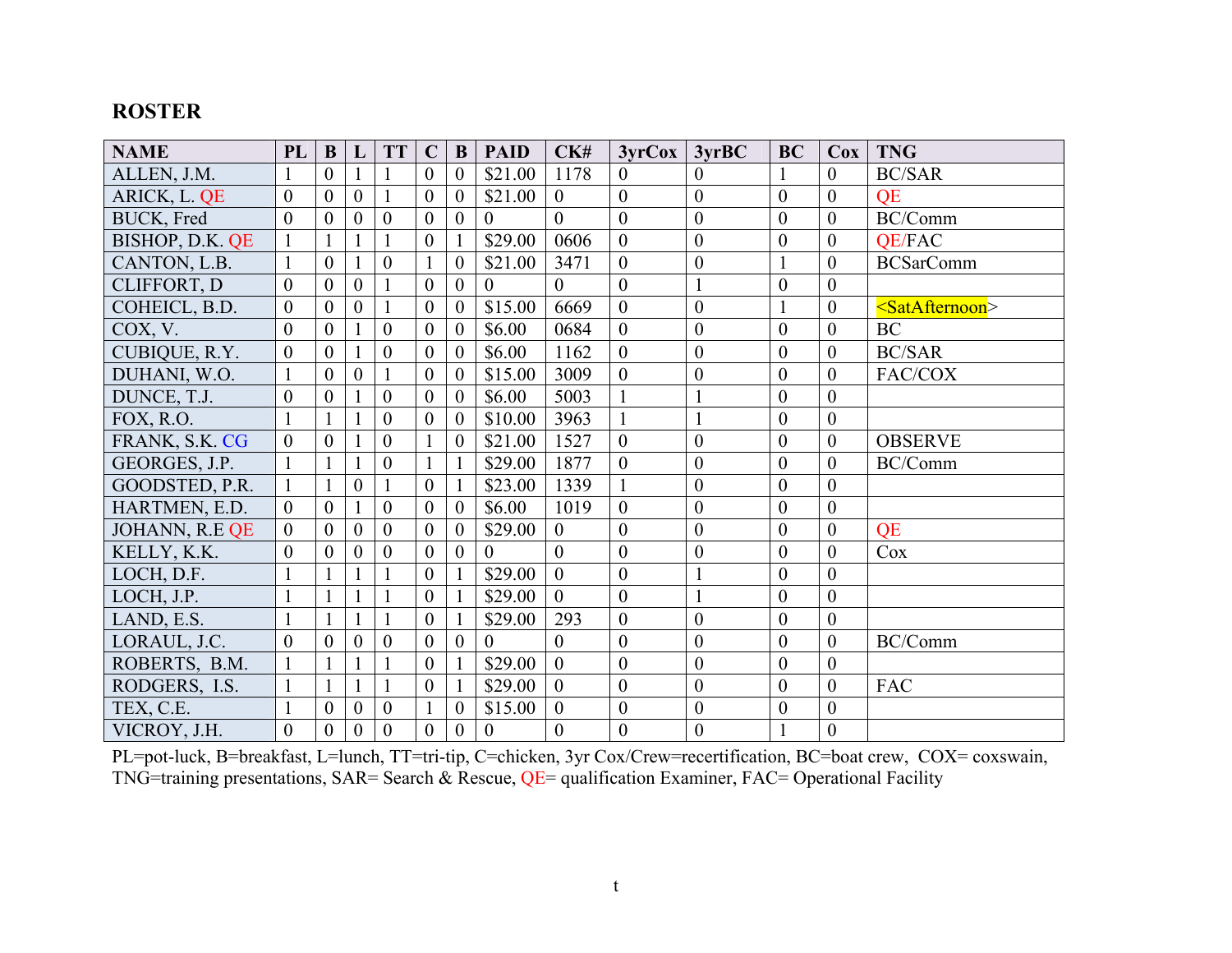# **QE-QUALIFICATIONS**

#### **COXSWAIN – BOAT CREW**  SATURDAY 21 Oct 2010

| FAC-           | <b>COX-CREW</b> | QE             | 3 Yr.   | 3 Yr.           | Coxswain   | <b>Crew</b> |
|----------------|-----------------|----------------|---------|-----------------|------------|-------------|
| $N0$ .         |                 |                | Cox     | <b>Crew</b>     |            |             |
| 281-322        | SMITH. R.E.     | COLTON,        | TUFTON, | <b>BULLICK,</b> |            |             |
|                |                 | <b>P.H.</b>    | G.Y.    | K.P.            |            |             |
| -----------    | RUPETTY, J.     |                |         |                 |            |             |
| __________     | DIXSON, K.      |                |         |                 |            |             |
| ----------     | WILCOTT, T.     |                |         |                 |            |             |
| <b>Trainee</b> |                 |                |         |                 |            |             |
| <b>Trainee</b> |                 |                |         |                 |            |             |
| <b>Trainee</b> |                 |                |         |                 |            |             |
| 272-114        | WILLIS, T.      | <b>MARKUS,</b> |         |                 | CHARLIES,  |             |
|                |                 | W.P.           |         |                 | P.         |             |
|                | BICKEL, H.      |                |         |                 |            |             |
| ----------     | TOMMAS, J.      |                |         |                 |            |             |
| -----------    | SHORT, F.       |                |         |                 |            |             |
| <b>Trainee</b> |                 |                |         |                 |            | GAGE, P.    |
| <b>Trainee</b> |                 |                |         |                 | BOSTIC, L. |             |
| Trainee        |                 |                |         |                 |            |             |
| 261-513        | DEVLIN,         | *********      |         |                 |            |             |
|                | A.D.            |                |         |                 |            |             |
|                | LONSTER, E.     |                |         |                 |            |             |
|                | CRISSY, S.K.    |                |         |                 |            |             |
| ----------     |                 |                |         |                 |            |             |
| <b>Trainee</b> |                 |                |         |                 |            | TAHAS, P.   |
| <b>Trainee</b> |                 |                |         |                 |            | CORY, I.    |
| <b>Trainee</b> |                 |                |         |                 |            | BUCK, B.    |
| 251-063        | Martin. S.M.    | *********      |         |                 |            |             |
|                | Lister, T.A.    |                |         |                 |            |             |
| <b>Trainee</b> |                 |                |         |                 | Shultz, M. |             |
| <b>Trainee</b> |                 |                |         |                 |            | Moore, G.   |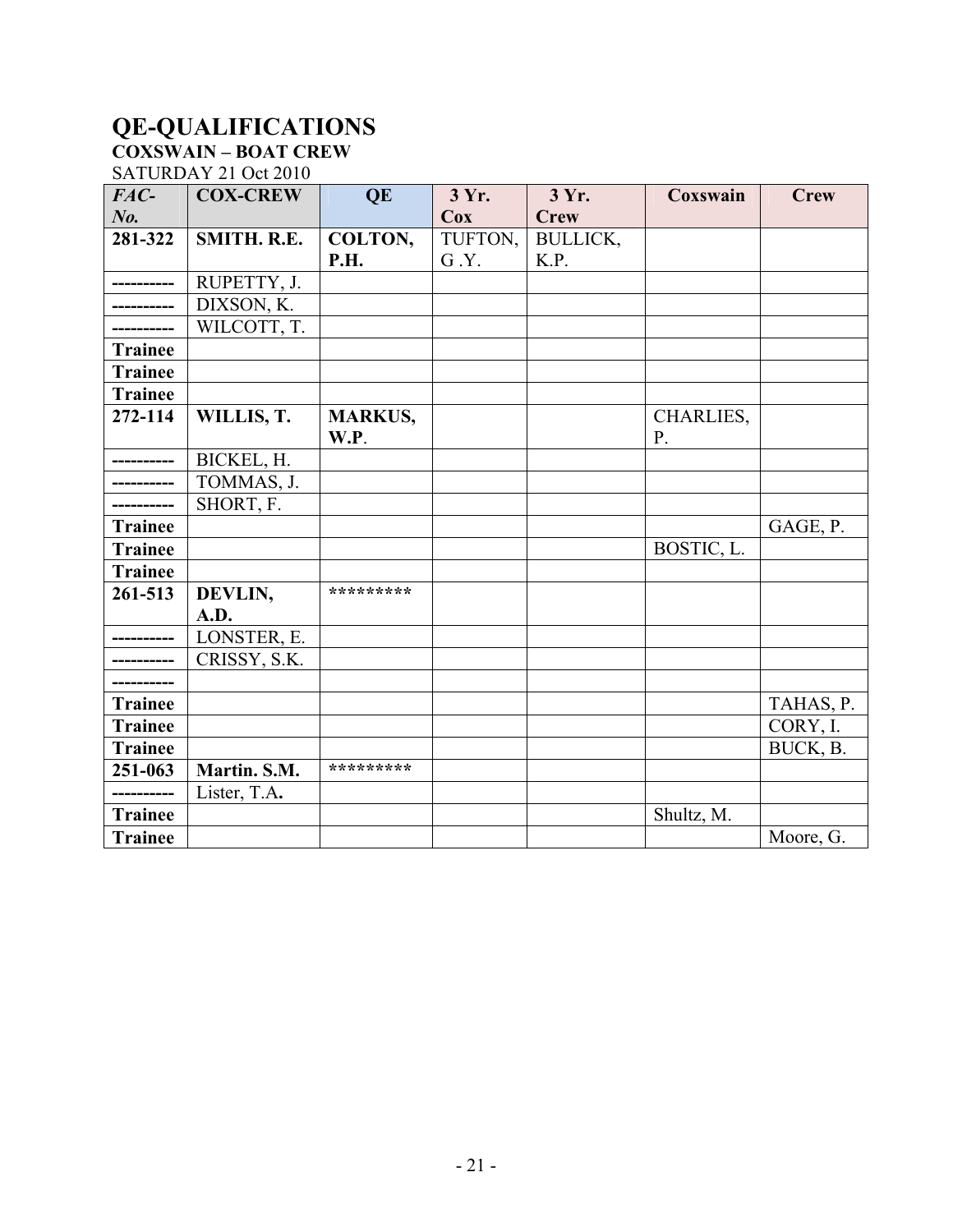#### 23 October 2010

Mr. Steve Caterer Good and Done Catering 5270 Dockside Blvd. Sacramento, CA 95822

Dear Mr. Caterer,

 I wish to commend and thank you and Good and Done Catering for the donation of thirty outstanding box lunches to the United Sates Coast Guard Auxiliary. The meals were excellent and consumed most edaciously by the members during training Saturday 21 October 2006.

 Our October 2010 Brannan Island Operational Training Exercise had over forty participants representing eleven Flotillas and five Divisions within the Eleventh Coast Guard District. The donation of box lunches allowed *ALL* of our participants to engage in training and qualifications over the three day period without having to take a lunch break at a specific time. Participants were able to take their lunch between sessions, allowing each event to run uninterrupted.

 As you may know, the United States Coast Guard Auxiliary is a 33,000 member volunteer arm of the United States Coast Guard founded in 1939. The USCG Auxiliary has been chartered to support the United States Coast Guard in a variety of assignments. Conducting training mission for our members is the key to meeting those responsibilities. Logistical support is often a difficult segment of any exercise. In this case you and your employees have lifted that burden and allowed us to focus on the assignment.

Once again thank you for your effort and expenses.

Sincerely

Michael Leaderer Flotilla Commander 3-10 United States Coast Guard Auxiliary

 $\overline{\phantom{a}}$  , where  $\overline{\phantom{a}}$  , where  $\overline{\phantom{a}}$  , where  $\overline{\phantom{a}}$